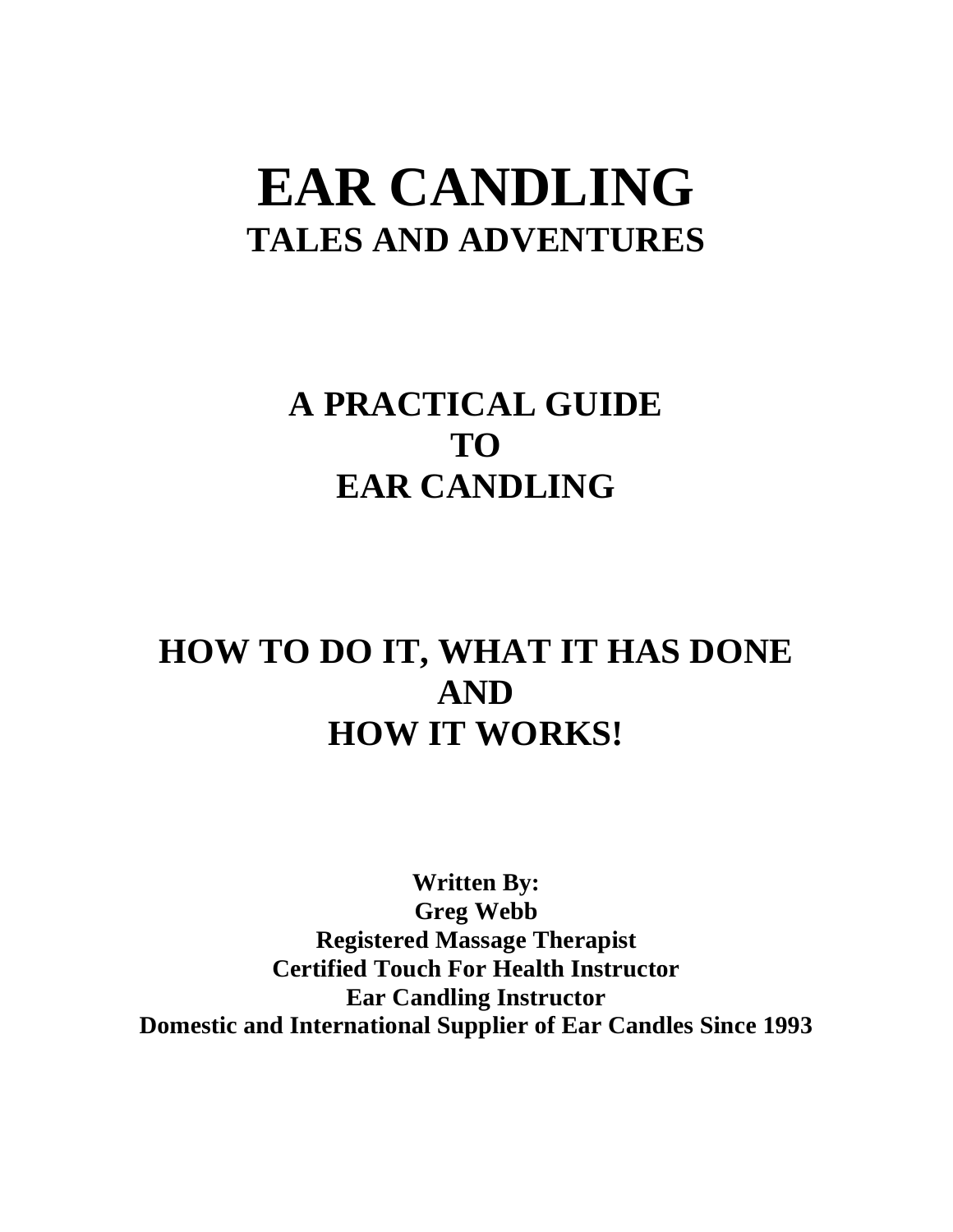### **Table of Contents**

|  | <b>TOPIC</b> | <b>PAGE NUMBER</b> |
|--|--------------|--------------------|
|--|--------------|--------------------|

Introduction

Contact Information for the Author:

Greg Webb  $3035 - 26^{th}$  Street S.W. Calgary, Alberta Canada T3E 2B6 Ph (403) 242-7647 Fax (403) 242-7680 Email: gregwebb1@hotmail.com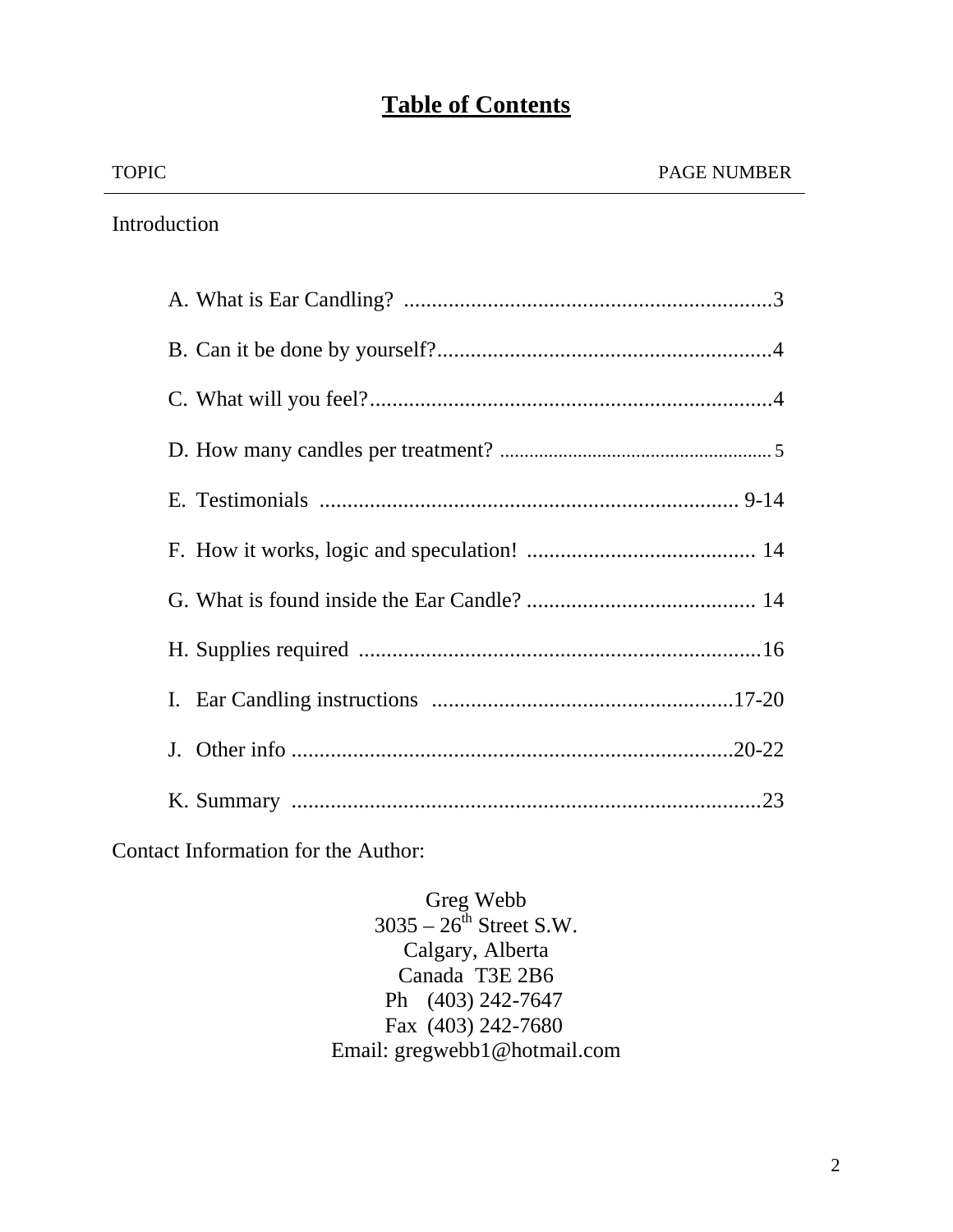#### **CANDLING**

#### **WHAT IS IT? WHAT CAN IT DO? HOW IS IT DONE?**

 Ear Candling is a process which has been around for thousands of years, using fire and smoke to cleanse and/or create the movement of energy for healing. In recent existence, it has primarily been forgotten or replaced by the 'wonders' of modern medical science. Ear candles (or cleansing cones as they were referred to in ancient times) are a universal form of herbal therapy, used by nations around the globe. According to some sources, the Egyptians used reeds, packing a bit of mud around the ears to form a seal. This process was also used in India, Tibet, China, and American Indian cultures. Mayan and Aztec cultures used cone shaped pottery devices with double helix spiral shapes inside, similar to a drill bit. Herbs specific to the needs of the person would be placed in one side of the chamber. As the herbs burn, the warm air, smoke and vibrational energy of the herbs burning cycle down into the ear canal creating a healing effect.

 Some examples of other techniques I have personally heard of over the years are: using newspaper rolled up tightly in a cone inserted into the ear and then burned; ripping old sheets into strips, ladling them with wax and wrapping them around a whittled stick to make something that looks like an ear candle; many stories of grandma and grandpa blowing pipe smoke into the ears of the children when they had ear aches. One fellow even mentioned that his family, who did not smoke, kept a pack of cigarettes in the medicine cabinet specifically for that purpose.

 Fortunately, with the tremendous resurgence in popularity of alternative medicine modalities such as herbology, iridology, naturopathy and massage, Ear Candling has also experienced a rediscovery as a very helpful treatment technique for many health problems related to the ear and sinus area of the body. Having been involved in the ear candling industry since 1992 I have been first hand witness to hundreds of positive outcomes from applying this simple yet humble ancient healing tool known as an Ear Candle.

Some examples of this would be:

 $\sim$  Enhanced lymphatic clearing which is very easy to see the results of as a persons face is INSTANLY less puffy.

~ Improved sinus drainage, many people comment they can feel their sinuses begin to drain down the back of their throat during and after treatment. When you consider how many people experience significant levels of sinus discomfort, this is very good news. An overall immune system enhancement as witnessed by people starting to feel better right away when feeling sick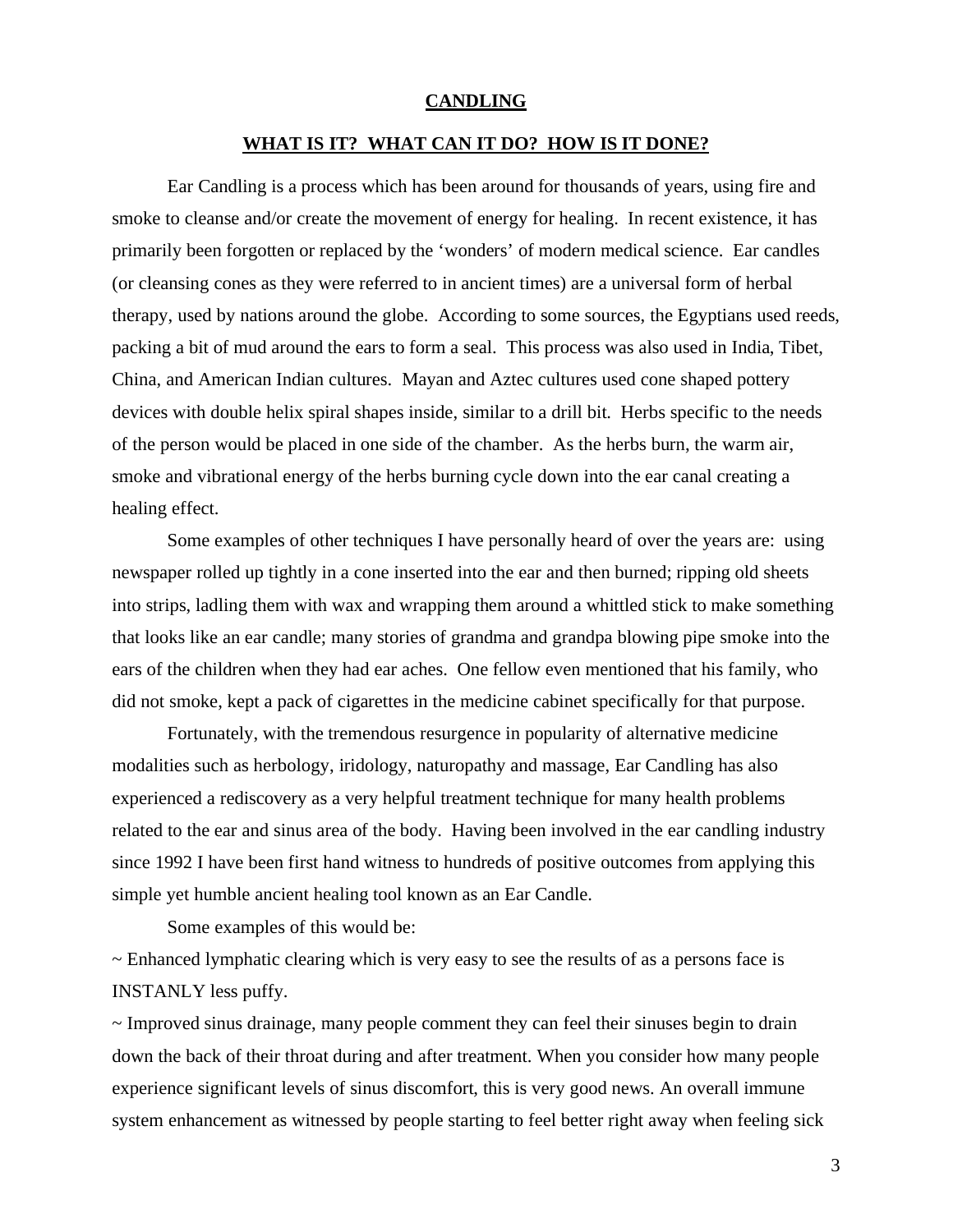with colds, infections, the flu and a great variety of other illnesses where improving the strength in ones immune system helps you recover faster.

 $\sim$  Improved hearing, better balance, these changes are often immediately noticed for those who are experiencing difficulty. It is an enhancement of fluid circulation in the inner ear which is mostly responsible for this.

~ Elimination of Candida, this is something which I often see in other people's literature regarding ear candling benefits. The treatment does not rally eliminate Candida or suck it out of the ear canal. Rather, by enhancing the over all strength and vigor of our immune system and lymphatic circulation it makes our body better able to find and destroy yeast and often therefore reducing symptoms of discomfort associated with Candida overgrowth.

Seasonal allergies, colds, flu, sore throats, laryngitis, tonsillitis, ear infections, atmospheric pressure-related headaches (flying, scuba diving or Chinook winds). "Swimmer's Ear", a skin condition of the ear canal is caused by water trapped behind or under wax accumulations in the ear canal. Success with this and other skin conditions of the ear canal are common with Ear Candling.

#### **A. What is Ear Candling?**

The basis of the technique involves the use of a candle which looks very much like a large hollow straw about 10" long and  $\frac{1}{2}$ " in diameter. It has a hollow cotton structure which is tapered on one end and coated in wax leaving the top and bottom open. The person lies on his or her side with the tapered end resting gently, but snugly in the ear canal. The top end of the candle is lit by a second person. As it slowly burns down, the heat created by the candle burning (since hot air rises) creates a very slight, warm swirling current of air and a slight, relative vacuum. Most of the changes that occur with Ear Candling are a result of heat and energetic stimulation of reflexes. The healing energy delivered from this process is consciously utilized by the body with absolute purpose and divided up proportionately to the systems most in need.

One of the wonderful things about Ear Candling is that with a bit of basic training and instruction, it can be done at home. Obviously, you should still consult your physician with matters of medical importance. However, in this age where so many of us are taking an active role in maintaining our own health, Ear Candling provides a marvelous tool to have at our fingertips.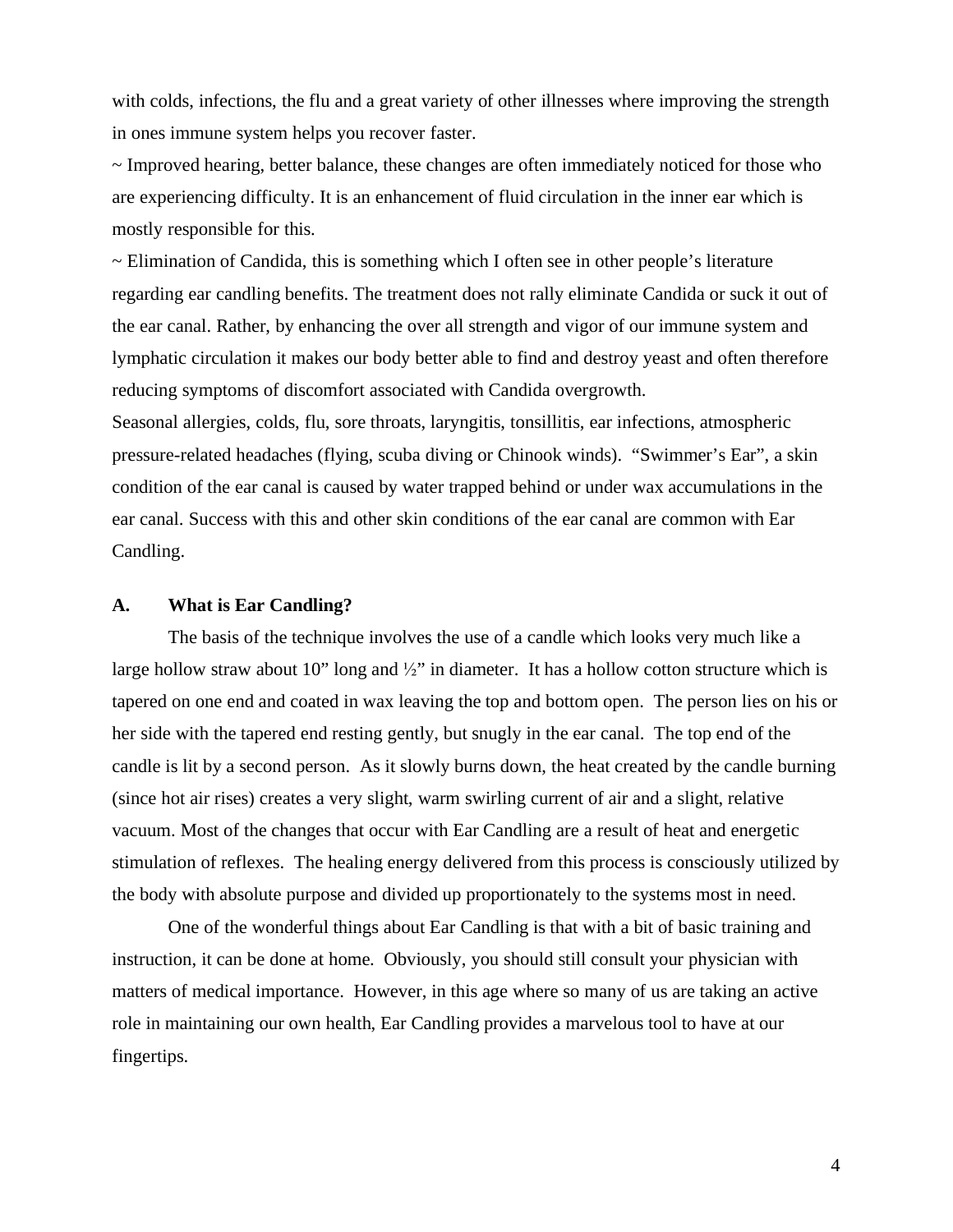#### **B. Is the Ear Candling procedure one that you can perform on yourself?**

NO! I highly advise against it. You are using an open flame, and to do this on yourself would only be inviting accidents. As well, an important part of the process is to ensure that the candle is properly seated in the ear canal. The ear candle also needs to be trimmed several times during the burning period. Attempting to do this on your own would be difficult and dangerous. Don't do it by yourself!!!

Besides, one of the many nice things about Ear Candling is that it is wonderfully relaxing and nurturing to receive. I have had numerous people comment to me that Ear Candling is a really nice way to connect with family, friends and loved ones. If you were to attempt it alone, you would miss out on an opportunity to *RECEIVE*, something which many of us have trouble taking time for in the modern climate.

The easiest way to show another person how to treat your ears with Ear Candling is to have three people present. Perform the procedure on the second individual while the person whom you wish to candle your ears watches to understand the basis of the treatment. Then get that person involved in the insertion, lighting, trimming and extraction of the ear candle while you coach. In short order he or she should be feeling more comfortable with treating your ears.

#### **C. What will you notice from having your ears candled?**

This is something that varies from person to person depending upon their individual ailment or curiosity with the process. Some common things noticed by clients without any specific problems are: improved mental focus, a much more open feeling in the sinuses, air flowing more freely through the breathing cavities, the central part of their head feels lighter and less congested – a "nice clear feeling" is how many people have described this feeling. It is also quite common for this "clearer" feeling to extend down the sides of the throat where the lymphatic ducts travel from the head into the thoracic cavity.

People who do Ear Candling while experiencing a cold, the flu or other similar condition, will notice that their overall condition improves much more rapidly than it would otherwise. In particular, if they have several Ear Candling treatments within a couple of days they will typically be very pleased with the results.

The heat from the flame creates a very warm, pleasant sensation in the ear area, similar to the sun shining on your face on a nice sunny day – soothing and relaxing. Ear Candling, among many other things, has the ability to bring harmony to the glandular system, which regulates the emotional state, resulting in evenness of mood. A calm, almost meditative state is common during treatment. Sounds very pleasant doesn't it?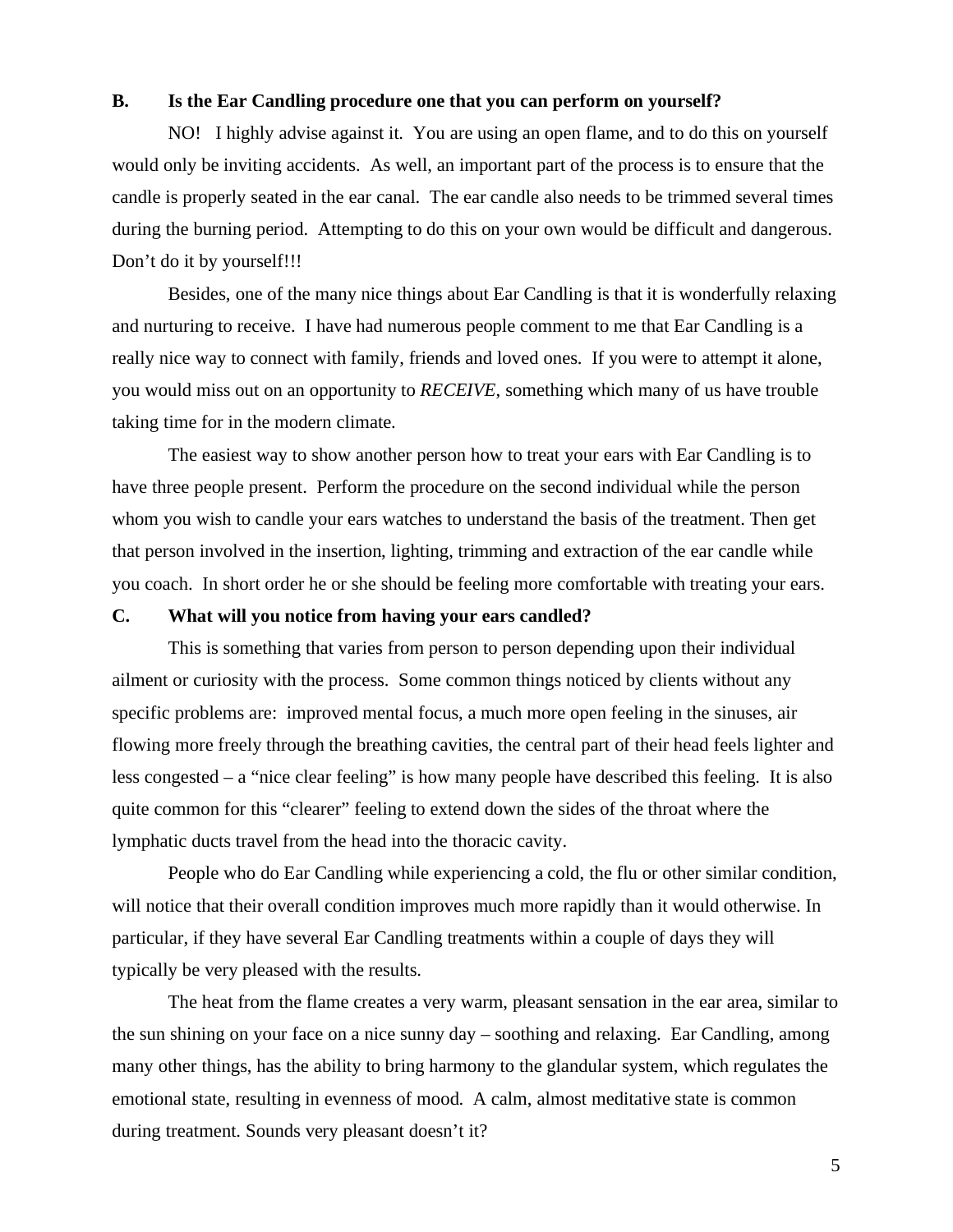#### **D. How many candles are done in a treatment?**

The standard treatment I do on most adults is two to three candles in a row per ear and often four if a person is quite congested. The first one gets things loosened up and flowing, the second makes more of a noticeable difference and the third really helps the body to get more correction accomplished from the session. Making the time between the withdrawal of one candle and the insertion of the next as short as possible helps keep the flow process established. I have done as many as seven candles in a row without any negative side effects. (That person was referred to me as he was on a candida reduction program. The Ear Candling treatment assisted his immune system to "step-up" its attack on the candida overgrowth in his body and was quite helpful. I also know of other Ear Candling practitioners who would regularly treat very congested clients with six to eight ear candles per ear with great results.

As of the year 2001, my  $9\frac{1}{2}$  years of clinical experience with Ear Candling have left me with a clear understanding of what Ear Candling can help with and how to get fairly predictable results.

For most any condition you can think of regarding the ear nose throat and sinus area, Ear Candling can be and has been helpful. The only real secret behind it, to borrow a phrase from Nike Corp. is, "JUST DO IT"! The more often you are able to receive Ear Candling and the closer together the treatments, the more improvement you will typically see.

So now that I have generalized a bit, let me get a touch more specific.

**ACUTE CONDITIONS:** These would be symptoms that come on quite quickly, such as: colds, the flu, ear aches/infections, sinusitis, sore throats, laryngitis, tonsillitis, mumps, measles and things of this nature. Ear Candling helps these conditions by mainly: a) providing an immediate boost to the effectiveness and voraciousness of the overall immune response. This can be witnessed by an improvement either in how your client is feeling or, if you happen to have a Live Blood Analysis microscope at you disposal, the before and after difference in the enthusiasm of the white blood cells and macrophages which is dramatic and very apparent; b) the lymphatic system is also greatly improved in its drainage ability. This enables your body to drain areas of toxicity and allow fresh armies of disease fighting cells into the area – likened to sending fresh troops into battle. The improved lymphatic drainage is evidenced by a reduction in swelling and tenderness in the lymph node cluster by the corner of the jaw, reduced puffiness in the cheeks and around the eyes. This improvement in lymphatic drainage extends further and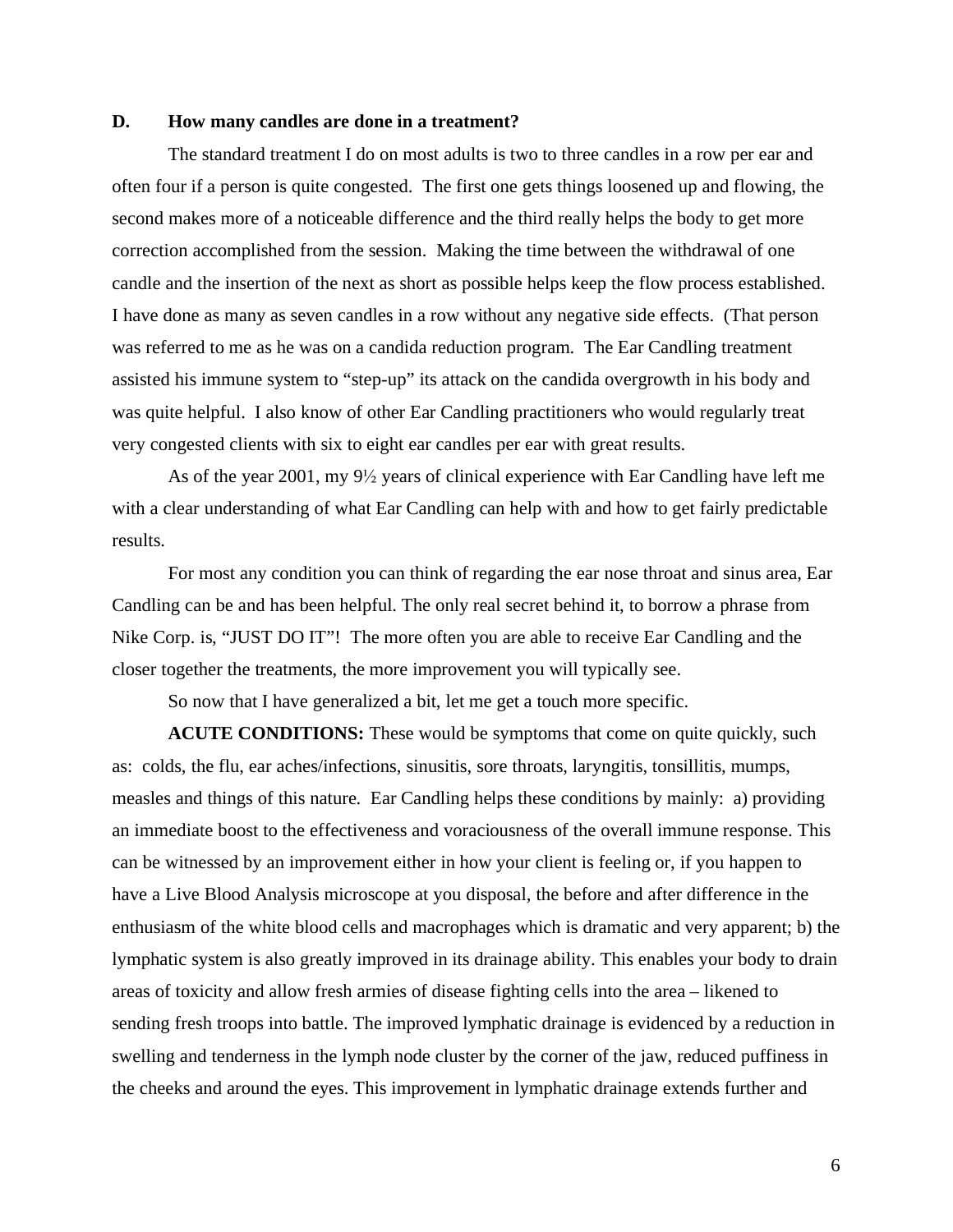further out into the body with each additional treatment. This too can be observed through a Live Blood Analysis microscope.

The recommendations I am going to give you have nothing to do with the amount of time you have at your disposal, or the amount of money your client has to pay for treatment. These recommendations come from treating thousands of clients using kinesiology muscle testing whereby the client's own body determines how many candles and how often the treatments should be applied. These will be adult size person recommendations.

#### **Treatment Protocol:**

- Day 1: (24 hr. period) Two sessions of 3-4 ear candles per ear
- Day 2: One or two sessions of 2-3 candles per ear depending on speed of recovery
- Day 3: One Session of 2-3 candles per ear. A  $2^{nd}$  treatment is fine, if the client wishes.
- Day 4: One session of 2-3 candles per ear

Day 5: Rest

- Day 6: One session of 2-3 candles per ear
- Day 7: Whatever was left of the initial complaint should either be completely gone or significantly reduced by now. Your best bet next is to gradually space the treatments further apart according to how well the person is feeling. Working towards weekly, bi-weekly, monthly or for maintenance every 2-4 months, does a great job of keeping the whole body healthier.

**CHRONIC CONDITIONS:** Things of this nature would be: allergies (seasonal or otherwise), hearing difficulties, balance and equilibrium, chronic sinus problems, congested lymphatic system, weakened immune system. The difference here is that most of these conditions are fairly well ingrained into a person's out-of-balance health state, not just something that popped up recently. With chronic-type illnesses, you will need to express to the person the importance of longevity (i.e. frequent) in their treatment protocol. I have personally been able to help with the above states in a high percentage of cases, although not in every instance.

An important thing to realize is that Ear Candling imparts healing energy to the body which then determines where and how soon that healing energy is allocated. With chronic illnesses, there is a lot of corrective energy required by the human body to restore normalized function. So it is really not that complicated  $-$  if you have a big mess, it is going to take concentrated work energy to clean it up.

#### **Treatment protocol:**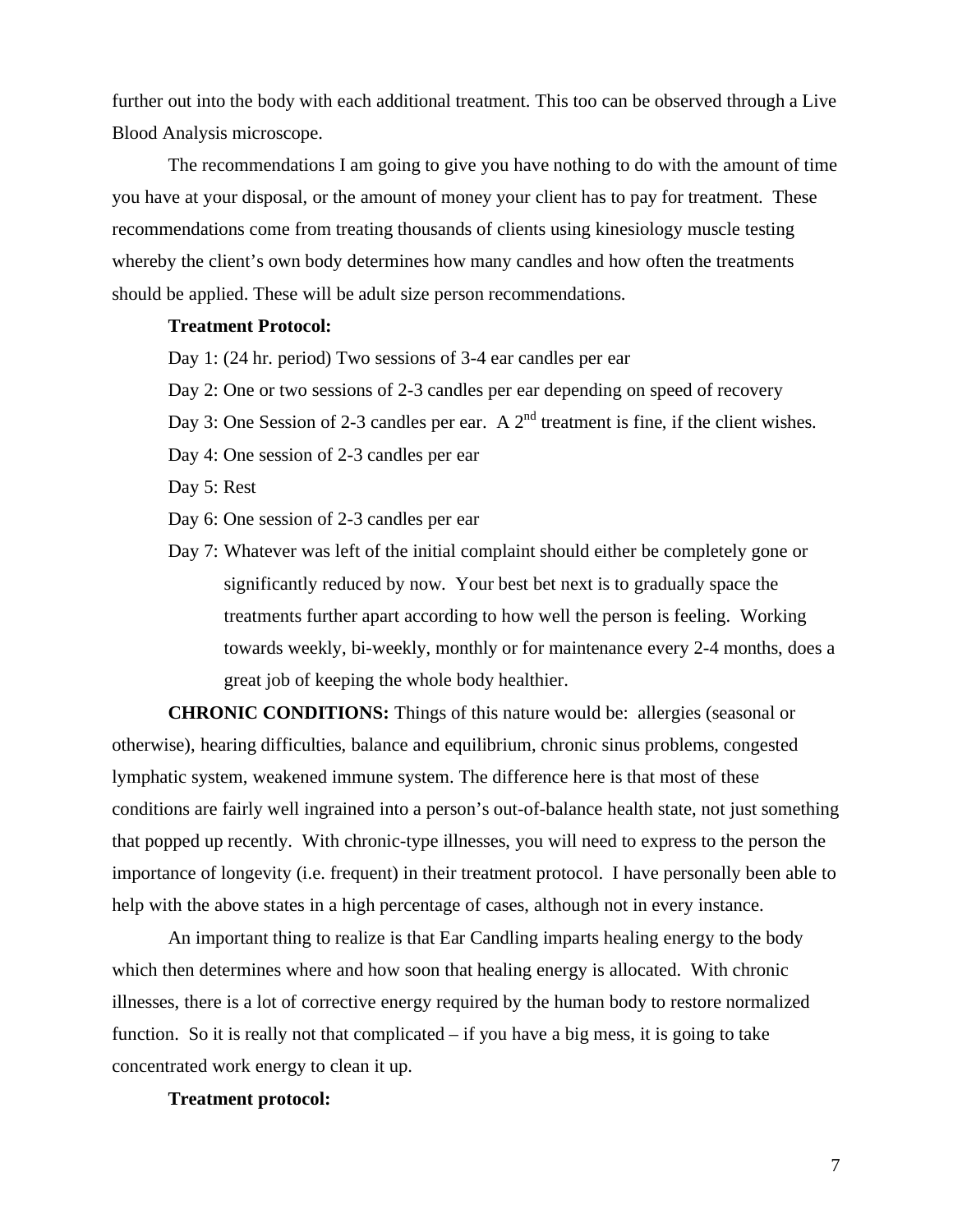*The best overall recommendation for this and many other instances is*: *three treatments*  in the first ten days, and afterwards, three more treatments about one week apart. At this time, re-evaluate your client's progress to determine if it would be best to follow a weekly or biweekly treatment protocol or a less frequent pace. It uniquely varies from person to person. What I have found is that the number of Ear Candling treatments required is directly proportional to the overall health of the person.

Even if at the end of the treatment protocol the initial complaint is not corrected, you can rest assured that whether or not the change is apparent, there are many bodily systems functioning at a much higher state of health. How's that for a positive side effect!!??

For clients with no particular problems, candling appointments can be monthly for three to four months or until the majority of their symptoms have been alleviated. At this point, the process may be repeated quarterly. This keeps the systems related to the ear, nose, throat, sinus, immune and lymph glands clear and functioning at an optimal level.

These are only suggestions gathered from experience, not prescriptions written in stone. Use your own good judgement when in doubt and trust your instincts.

For pre-teens (children aged five to twelve), the treatments above remain the same with the exception that when you have a smaller person, you not as much work energy is required. Apply 1-2 candles per treatment vs. 2-4 with an adult. Use one or two ear candles per ear depending on the size of the child, the severity of their ailment and the speed of improvement. The basic formula is: the more congestion, the more the child will benefit from additional ear candles. Get feedback as to how it feels and aim for a balanced feel from ear to ear. Ear Candling is a very non-invasive procedure – the likelihood of doing harm is virtually nonexistent.

If you are short on time, it is better to do a partial treatment of one ear candle than to not do any at all. It seems that the frequency of application has a profound affect and the body will gladly accept and work with what ever quantity of additional healing energy it receives from the ear candles you are able to perform.

In summary, if you do not have time to perform a longer session consisting of several ear candles, you can make a significant positive change by frequent introduction of short sessions.

Some text added here on Nov 1 2006

#### **Treating Children**: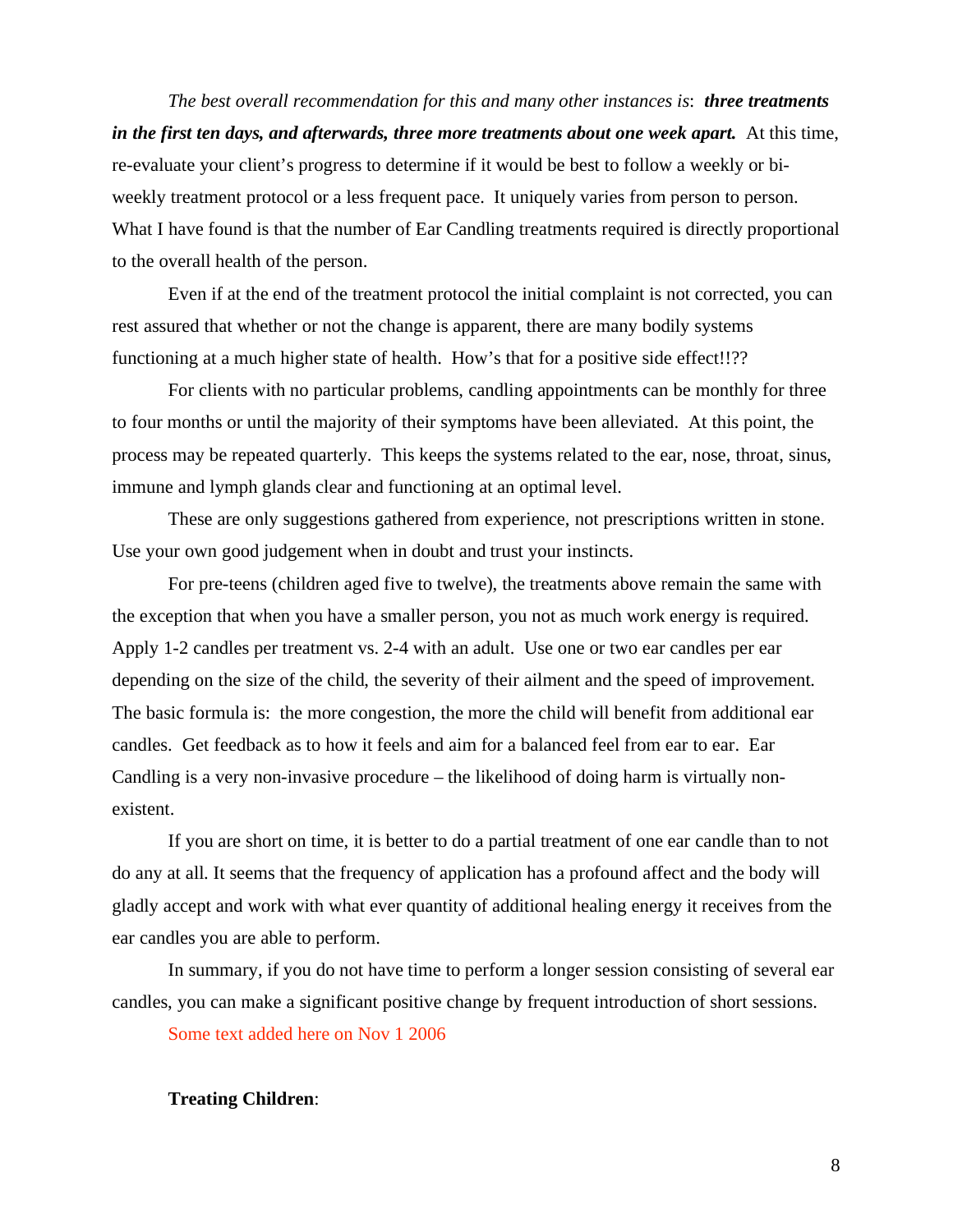There are two types of children, a) those who lie still and follow instructions and b) those who cannot!

For the cooperative type, not a problem, proceed as usual doing the ear candling treatment in the same manner as you would an adult but perhaps with fewer candles as you have a smaller body mass to clear. For the non-cooperative, there is always brandy or duct tape (just joking folks). The most effective way to treat these little ones is when they are sleeping. So maybe the brandy isn't such a bad idea after all! Har Har.

Treating children while they are sleeping on their side is quite successful. To avoid the possibility of waking the child, roll the bottom tip of the candle closed. This serves to block the flow of smoke out of the bottom tip of the ear candle which happens during the burning of the first couple of inches of the ear candle. Have the tip about a  $\frac{1}{4}$  to  $\frac{1}{2}$  above the ear canal opening, and proceed as usual with the ear candle inserted through the hole in the plate. Trimming as required is easily done by moving the candle and plate away from the ear to over top of the water bowl. With the scissors in your other hand trim the burning wick, leaving about 1" of black burned cloth wick. This will help reduce the quantity of smoke from the flame as the wax burns more completely with the extra length of wick left on the candle.

For infants less than four years, start with one-half of a candle per ear (tip open), or a full candle per ear (tip closed). This process has helped relieve the pressure from ear infections for many children, a problem which seems to be very common in some.

From personal experience treating my own and other children, Ear Candling can be very successful at helping babies recover from colds and ear infections. Babies are actually fairly easy to do – you just treat them while they are sleeping. The general process involved is: roll the bottom tip of the ear candle closed, insert the candle in the plate, ignite the candle and with the baby sleeping on its side, hold the bottom tip of the candle  $\frac{1}{4}$ " above the opening of the ear canal. Because Ear Candling is largely an energetic procedure, the healing energy is still passed on and the baby's immune, lymphatic and energy systems are all improved in function.

When an ear infection is present, the Eustachian tube is clogged or swollen closed. Ear Candling assists the Eustachian tube to open, clear and drain, releasing the built-up pressure of infectious material in the middle ear area. With the improved strength of the immune system as a result of Ear Candling, the body is now better able to attack the bacterial or viral infection.

My own personal experience with treating my daughter Santana at age 2 years 8 months was when she had a cold and runny nose. Homeopathy and chiropractic were helping, but not getting rid of the cold. In two days we were going to a Grey Cup Party at some friends' home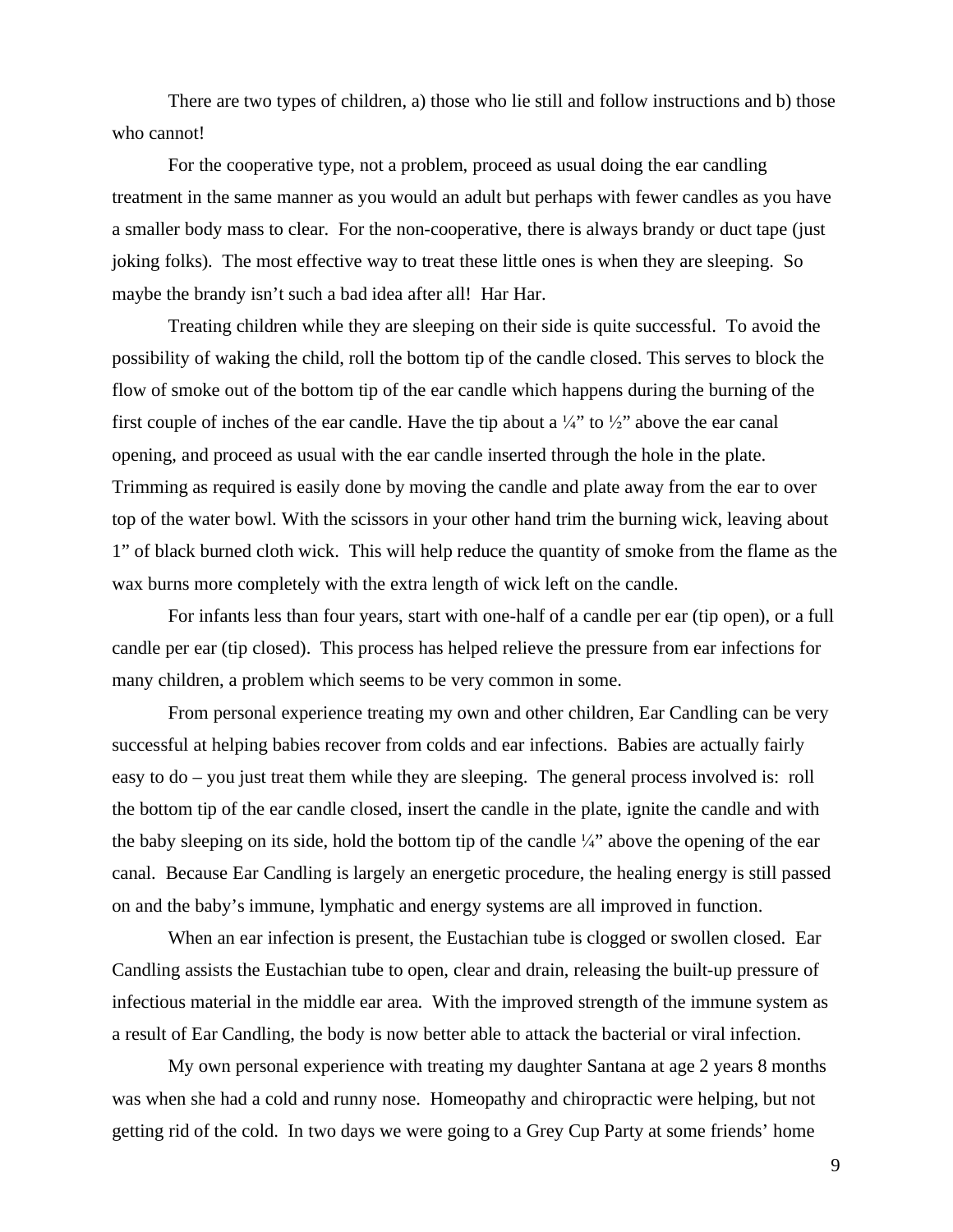who also have little ones. Being the good parents that we are not wanting to spread cold germs, I decided that it was time to try Ear Candling. So first, I treated my wife Chris with Santana watching so she could see that it was a pleasant process. I also explained that it helped a lot with runny noses. I asked Santana if she wanted to get her ears candled and she said sure! So I laid her on her side, head on a pillow, put a stack of towels behind her head to rest the plate on and proceeded as normal with one minor exception. Rather than tugging around the ear to insert the ear candle tip snugly into the ear canal, I rolled the bottom tip of the candle closed. The purpose of this was to eliminate the flow of smoke that comes out of the bottom tip of the candle in great abundance during the initial burning phase. I then rested the tip of the ear candle at the opening of Santana's ear and proceeded to burn and trip the candle as per usual. I treated her with one full ear candle per ear and the next day repeated the process. In two days her cold and runny nose were completed gone and we were able to attend the Grey Cup party with glee!! Santana really enjoyed the treatment, liked how it looked in the mirror, enjoyed the stories I read her, and has since asked for it quite often.

My little boy Levi (8 months) also had a cold at the time that improved from receiving Ear Candling. It is also interesting to note that the amount of puffiness in the face lessened after the treatment, indicating the effectiveness of improved lymphatic drainage even with the tip of the candle rolled closed.

#### **E. Testimonials from clients and practitioners**

Examples of people who have tried Ear Candling "just to see if it would help":

Very clogged achy sinuses had bothered a woman from Calgary in her mid-thirties for a number of years. When she would catch a cold she would be laid up in bed for several days and could count on being under the weather for up to two or three weeks. Her husband, whom I had trained to do Ear Candling about a month prior to her starting to catch her next cold, treated each ear with three candles, two days in a row. This time, she completely recovered from her cold symptoms in three days and her sinuses had cleared and were free of pressure for the first time in years. They continued the Candling on a periodic basis every few weeks or so for maintenance and were quite happy with the results.

 One lady who attended a workshop had been bothered with ringing in the ear which had been fitted with a drainage tube. The one candle, which we did in that ear, helped with the ringing.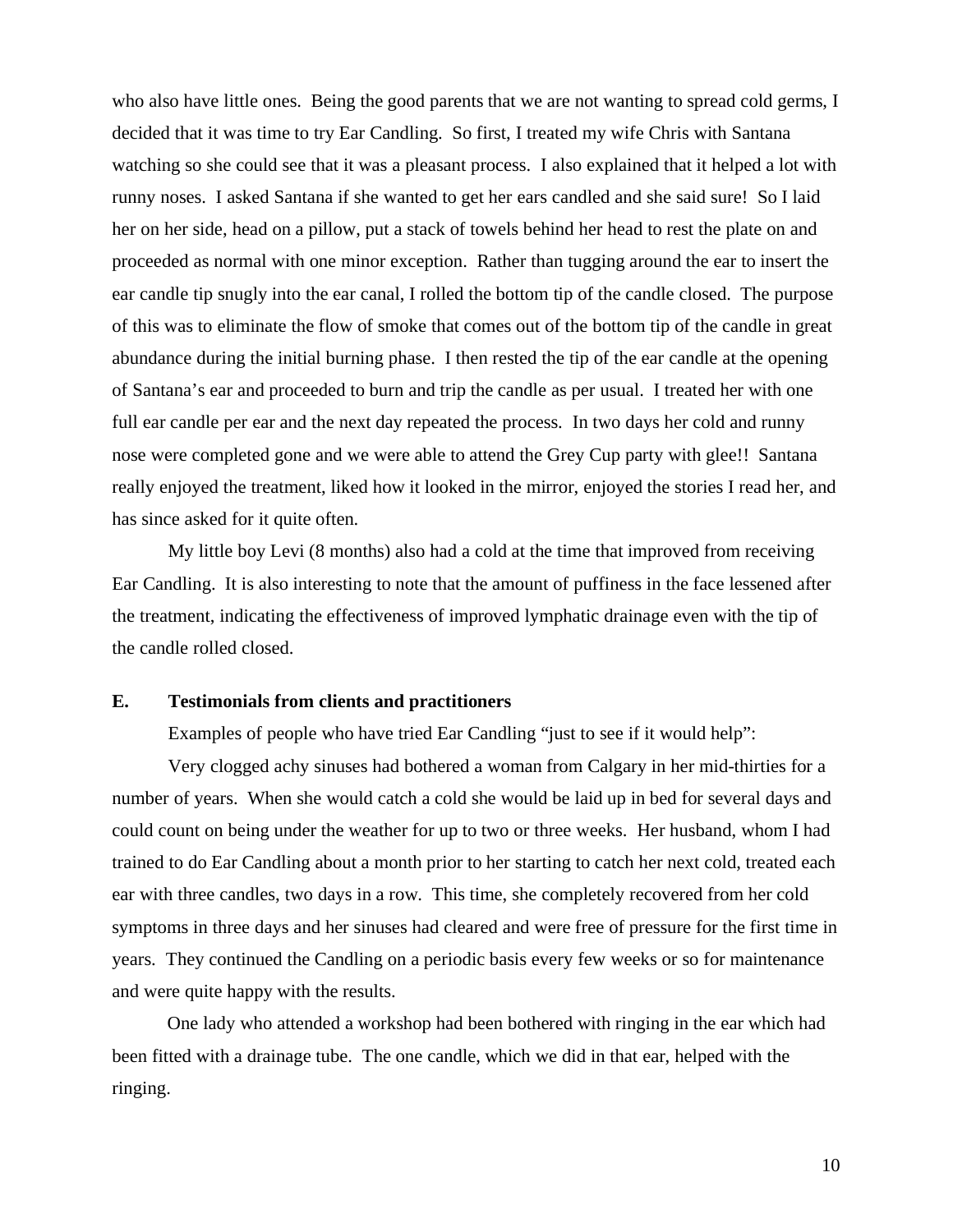Many people have found Ear Candling helpful in relieving the pressure from ear infections. An ear-candling practitioner who was interviewed in the "Newsletter of Advanced Natural Therapies" had experience with her own grandchildren in regards to relief of ear infections. Her grandson, when he was about  $1\frac{1}{2}$  years old, had one ear drum burst with pressure from infectious fluid in his inner ear. The doctor immediately put him on medication to fight the infection. The next day, his other ear was bothering him. A male nurse, who lived next to the family, brought over his scope and found out that the other ear was just about ready to burst as well. They candled the ear that had already burst and was oozing infectious material and the other ear just about ready to burst. The Candling pulled wax and infectious material from both ears. Three days later, they took the boy back to the doctor who could not believe it. He said "your boy will not have any scar whatsoever on that ear". The boy was four years old at the time of the interview and there have not been any problems since. Another situation involved a phone call she received from a doctor from Pasadena, California. "He had gone to an orthopedic convention where one doctor had a ten year old girl that they wanted to do ear surgery on. But because of her ear condition, they were afraid to do it. She had fluid in both ears so severe they had no idea how they could help her. This man had ten doctors verify her condition, then they candled this girl's ears and it pulled the fluid from her inner ears".

 During one of my Ear Candling classes, I was demonstrating the process on a volunteer who had been bothered six months' previous by a severe ear infection, which she had treated with antibiotics from her doctor. The size of the plug left inside the candle was quite large, with lots of old dark wax and quite a bit of creamier colored material. This creamy colored substance is a common residue when infection of any sort has been drawn out (cold, flu, sore throat, ear infection, etc.). After Candling I proceeded to clean the ear canal with a Q-Tip dipped in hydrogen peroxide. As soon as the Q-Tip entered the ear canal it began to bubble indicating the presence of infectious material. It took several Q-Tips before they were coming out clean. The interesting part about this is that the Ear Candling process was able to pull remnants of infections six months' prior from behind the eardrum. Apparently the antibiotics had stabilized but not eliminated the infection. Perhaps this is why children are bothered by recurrent ear infections – the infectious material is not totally eliminated from the body via antibiotics alone.

 Recently I had my own ears candled to help out with a sore throat which was trying to make my life miserable. The lymph nodes by my jaw were very swollen and tender with a sore throat. I had three candles done in each ear and the relief was instantaneous. The lymph nodes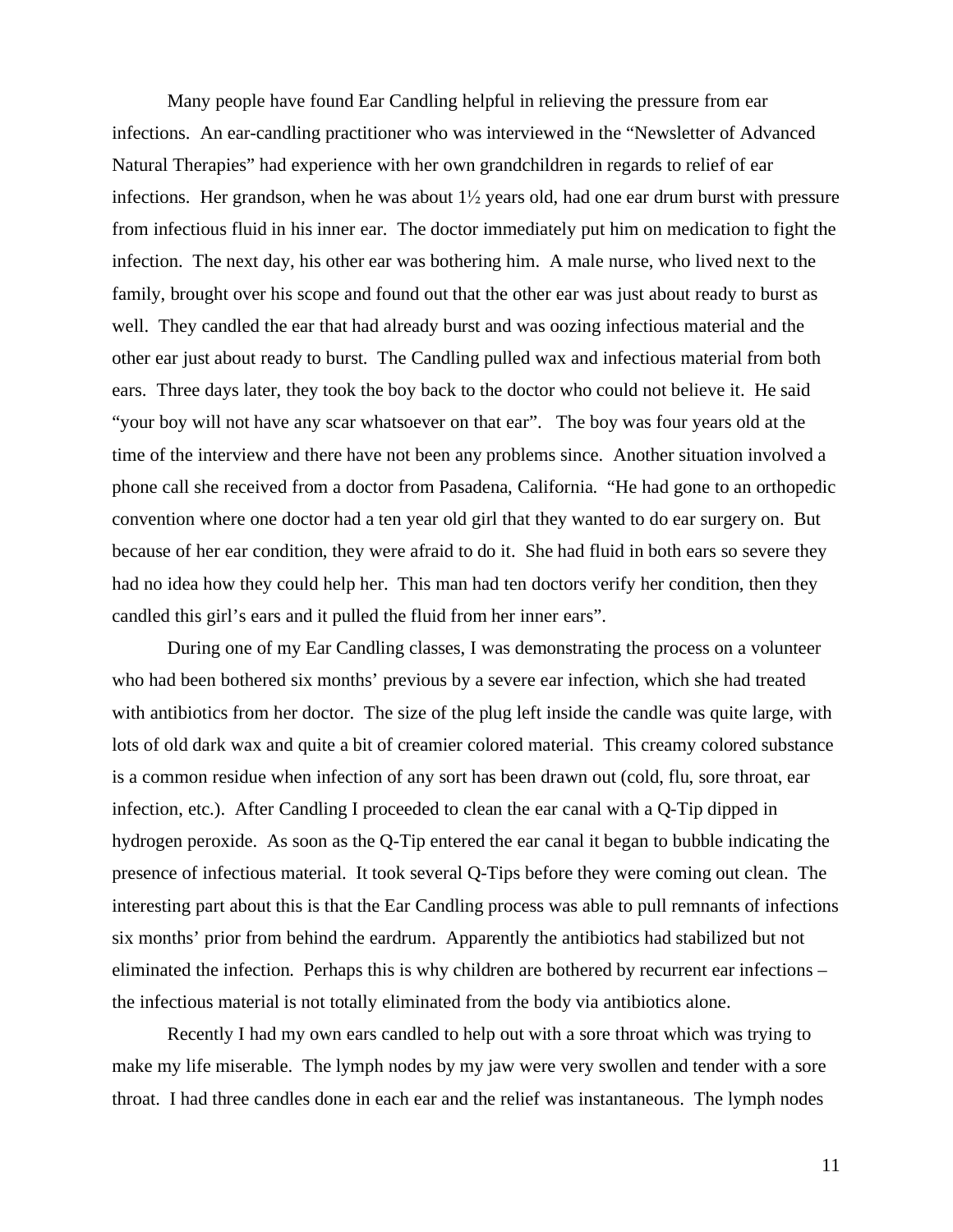were much less swollen and tender, my throat was less sore and it felt like a weight had been lifted from my head.

 An interesting phenomenon that we noticed was that inside of the candles, the creamy colored infectious material had been drawn up into a narrow almost corkscrew shape above the rest of the wax plug. It seems the infection is light enough viscosity wise to experience a strong upward draw action from the heat of the flame. It gets pulled right up the middle of the candle where the upward vortex action would be strongest, perhaps even being partially burnt off by the flame. Other Ear Candling practitioners have noticed this as well when drawing out infections.

 There have also been many people with hearing difficulties that have benefited from Ear Candling. A client of mine who also attended a workshop is involved in doing a lot of instruction work with groups of people. She was finding it difficult to hear clearly what was being said when someone was talking on the other side of the room. The Ear Candling helped with her ability to hear more clearly.

 Another elderly woman from Calgary who had her ears candled by a practitioner whom I had instructed, found that after a few candling treatments, she no longer required her recently purchased \$1,500 hearing aids in order to hear well.

 A lady in her forties who had been unable to hear out of her one ear for many years had her ears candled several times over a four month period. Her ability to hear out of that ear at first showed no sign of improvement, then for a short time seemed to get worse. Soon she started to get little bursts of sound coming through on the bad side. With further treatment she is now at the point where she feels her hearing is equally balanced between both ears. In all she had 11 candles done on the bad ear over several months, slightly fewer on the good ear.

 An elderly couple that was having their ears candled by another practitioner makes for a good case example. He had been wearing hearing aids for 41 years and not able to hear very well even with the hearing aids. Over a several month period he has had over 20 candles done per ear. He is now able to hear better without his hearing aids than he could before with them in. His wife, a survivor of World War II concentration camps was told by her doctor that her hearing problems were the result of progressive nerve deterioration. After several repeated candlings, she is experiencing an improvement in her hearing abilities as well.

 One of the more unusual case histories involved an elderly woman who was bothered with swelling "sub-coetaneous edema" in her facial, cranial and neck area. Her doctors were at a complete loss, nothing seemed to be helping her, yet you could press on her skull and feel sponginess to her skin. Ear Candling helped to lessen the swelling.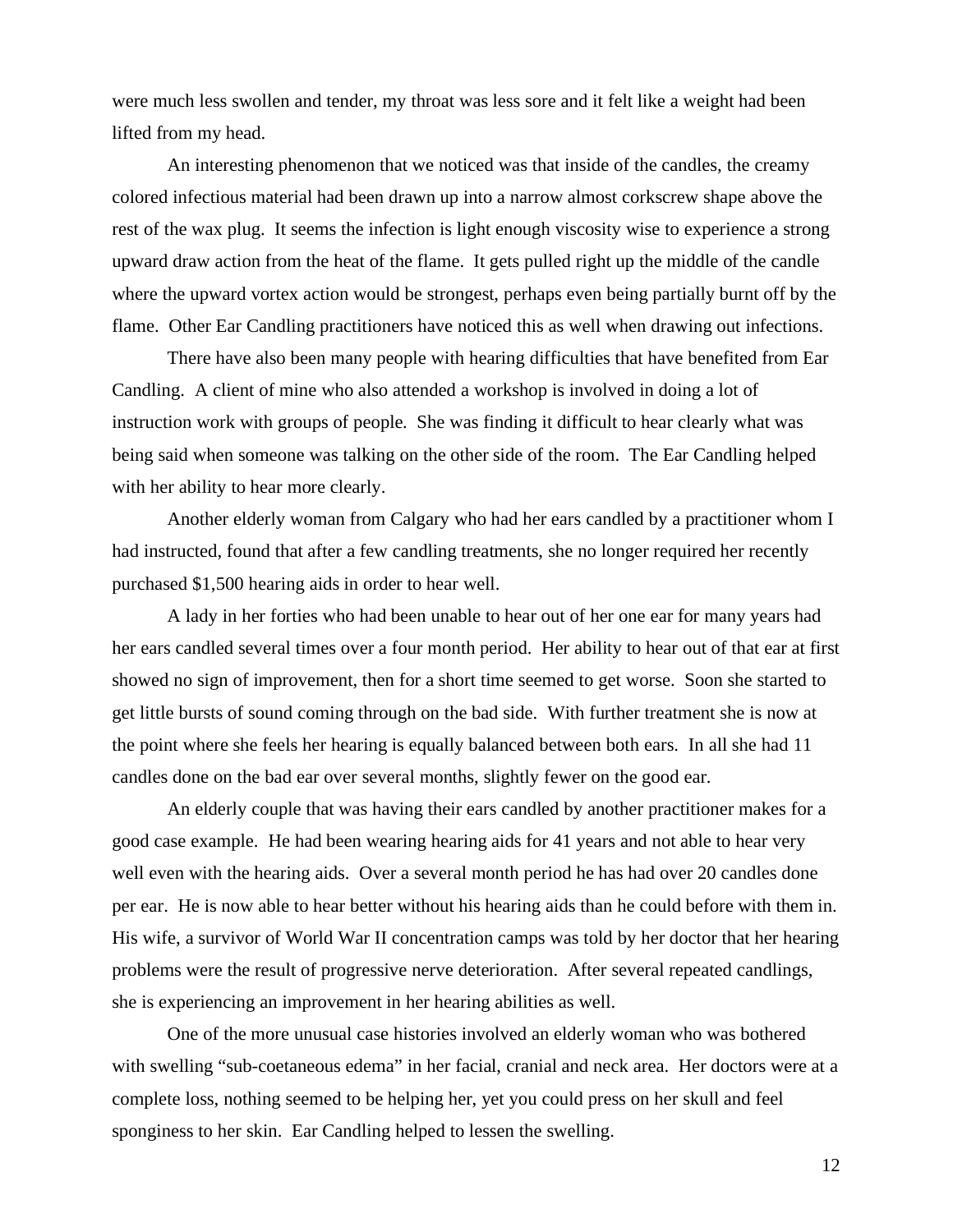Another similar story involves my brother-in-law. He was feeling sick, had a bad sore throat and his entire face was swollen. He looked like he had been in a fight minus the bruises. I did four candles in each ear. It was interesting to watch the swelling go down with each candle. It would have made a great "Kodak moment" when only the one side had been done. After the Candling process was complete, the swelling was almost entirely gone and he was back to his normal handsome self and feeling much better as well.

 This case is from a candling practitioner in the United State who was working on a 74 year-old woman. After having six candles done in one ear and seven in the other, she suddenly commented to her daughter-in-law that, "I can see your face. I haven't been able to make out facial features without my glasses on for four or five years." The woman had an already scheduled eye appointment for later that week. Her optometrist found that her vision had reverted back to a level that it was eight years previously.

 One of the nicest testimonials comes from a friend of mine who used to do a lot of Ear Candling before his accounting business got busy. He was treating an old time family friend one day when he was over for a visit. This 93-year-old gentleman had been almost completely blind for the last two to three years as a result of glaucoma complications. My friend spent the larger part of the afternoon on the gentleman performing seven to eight candles per ear. Part way through the treatment, the gentleman could see shapes of people moving about in the room. Later that day as he was being driven home, he could make out the solid and divided line on the highway; he could see vehicles on the highway. When he got home, he could see where the doors, windows and furniture were in his home, no longer having to make his way around by feel. Most importantly, for the first time in  $2\frac{1}{2}$  years, he could see the features of his wife's face! What a fabulous gift …

 So the question arises, how does Ear Candling assist glaucoma? Glaucoma is a fluid pressure-related condition. The tissues on the backside of the iris produce aqueous humor, which does not return into the bloodstream through scleral venous sinus (canal of Schlemm) as quickly as it is formed. The fluid accumulates and, by compressing the lens into the vitreous body, put pressure on the neurons of the retina. If the pressure continues over a long period of time, glaucoma can produce visual impairment and blindness. Ear Candling has a marvelous ability to assist the body in locating macro and microscopic canals which fluid is supposed to flow through in the body. These canals often become blocked or swollen shut for one reason or another. Ear Candling facilitates a relaxing and an opening in these canals, therefore improving fluid drainage flow capacity. In the case of glaucoma, it is the **lack** of fluid drainage ability that creates the

13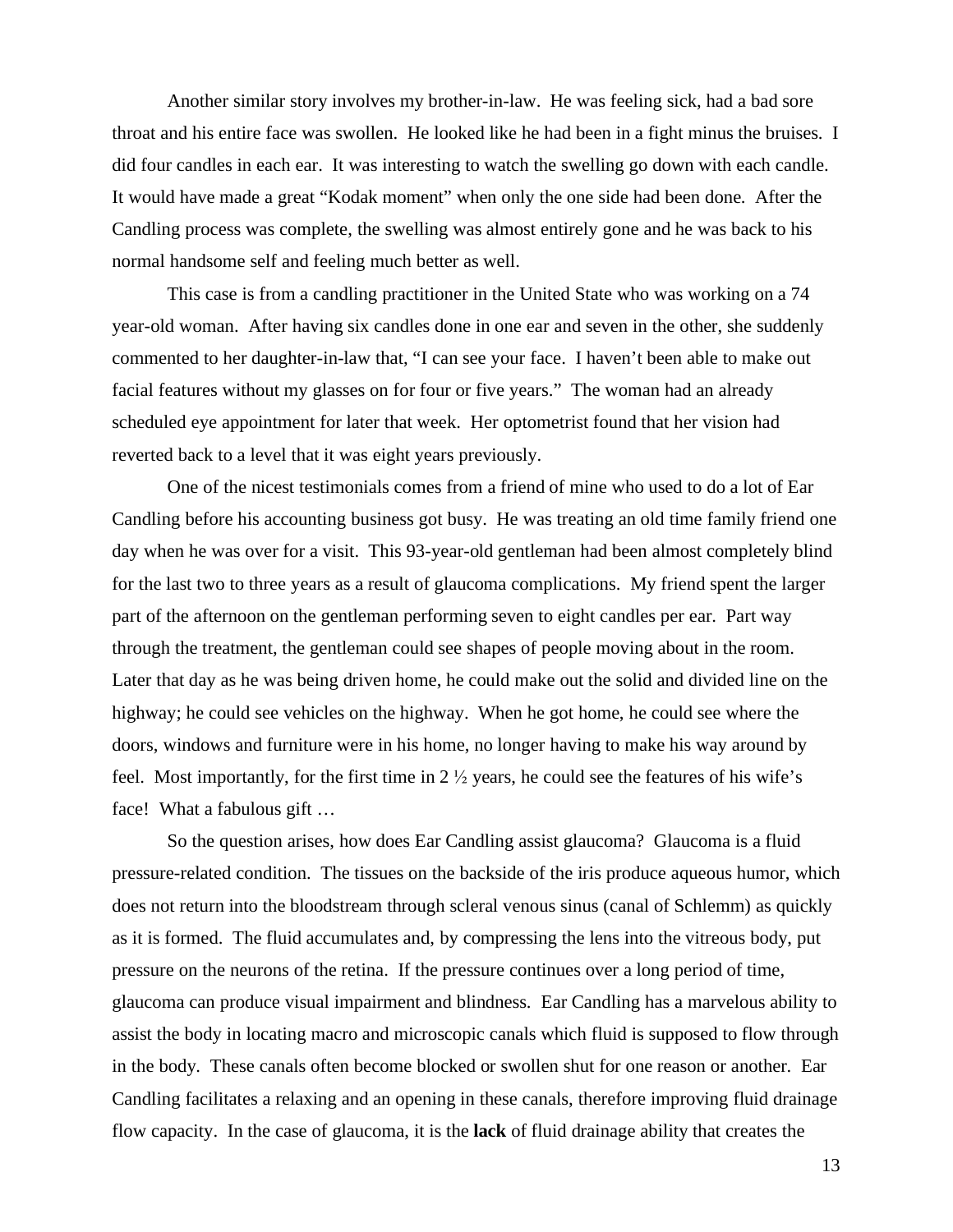excess pressure. Enable the excess pressure to drain by Ear Candling, and you solve the problem! It is this same protocol of Ear Candling's ability to relax and open canals that results in improved drainage in the lymphatic system and many other subtle fluid flow patterns in the body.

 Many people whom I have treated for helping reduce cold or flu symptoms have also commented that it feels like there is much less pressure on their eyes and that using their eyes seems like less of an effort.

 So, you can see, Ear Candling has many applications. It has been of great benefit to a number of people and has been of less benefit to a number of others, except for the pleasant feeling. Even if the primary concern was not addressed by the Ear Candling treatment, a tremendous level of change will have occurred in multiple systems of the body, improving that person's overall health potential. Use your own good judgement and listen to your body!

 It is a very non-invasive technique, such that you would really have to use your imagination to harm someone with it. However, for any concerns you may have with health problems, please seek the advice of a medical professional.

 Having no control over the use or inability to use this procedure, neither the author or suppliers of the product claim any liability for any loss, damage or expense whatsoever.

#### **F. Logic and Speculation**

As you have just read, the Ear Candling process is capable of some pretty amazing feats – reducing swelling in the lymph glands, neck, face and head. How is this accomplished? I wondered this for a long time and had speculative conversations with other health professionals. One day a theory hit me which makes a lot of sense!

It is based on the fact that **fluids will migrate to an area of lower pressure through a permeable membrane.** This is how water is pumped from underground streams and how oil companies can produce massive quantities of oil and gas form nearly solid rock. This is also how reverse osmosis water filters work.

The structures of our bodies on a cellular level are permeable. The capillary beds and intercellular spaces make it possible for every cell to receive nutrients. When you apply moisturizing lotion to your skin, it absorbs, demonstrating the permeable nature of skin. If you rub garlic cloves on your feet, it will give you garlic breath in a matter of seconds, permeability demonstrating a systemic effect.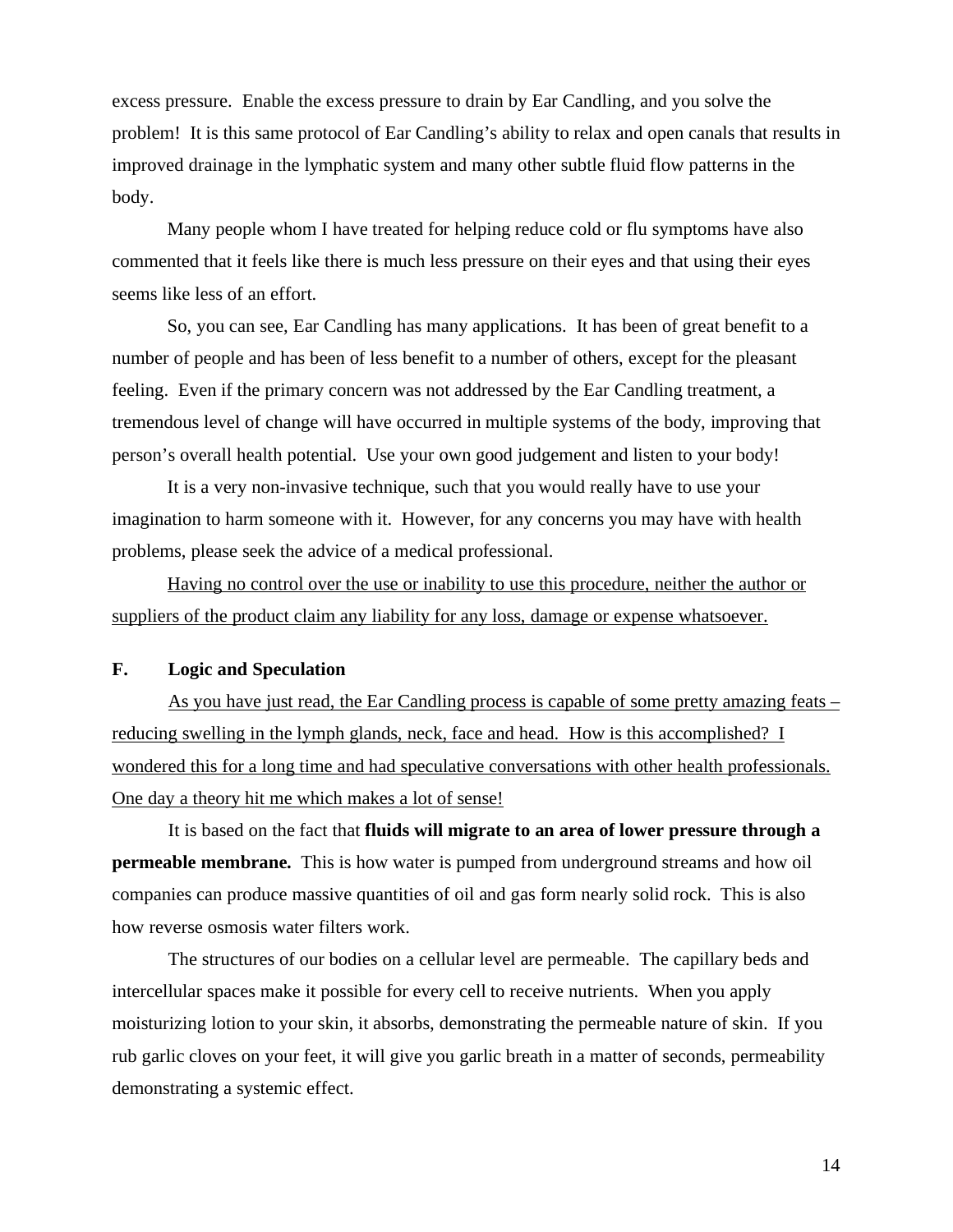The Ear Candling process creates a relative vacuum in the ear canal (**area of lower pressure**). When skin is warm, the pores expand. Therefore, it stands to reason that the heat created by the candling process would also expand the pore spaces and inter-cellular space s in the tissues of the ear area **creating a permeable membrane.**

Putting these thoughts together helps to explain how Ear Candling may have some of its more systemic (non-local) effect. No scientific studies have been done to prove this, but if you think about it, it makes sense.

#### **G. What is commonly found inside the candle, and is it all from the ear?**

Greg's new philosophy after many more years' experience is that  $90-95% + of$  the residue left inside of the ear candle is from the ear candle itself. Somewhat reflective of the quantity and quality of change effected by the Ear Candling process but in no way a direct physical representation of total mass extracted from the ear canal. As well, 90-95 % of the effect from Ear Candling takes place within the body's physical and energetic systems and has nothing to do with what ends up inside the ear candle. The residue is interesting to look at and fascinating to ponder over, but really provides little in the way of an accurate representation of change regarding the treatment. You will be much further ahead if you focus on the changes which occur in a person's health and give your client as many opportunities to notice this change as possible.

#### **Previous thoughts on the process which I no longer agree with.**

Wax and powdery material is what is most commonly found in the candles after treatment. One practitioner also feels that there are tiny globules of fat as well, but without laboratory analysis it is very much based upon visual estimation. Some of the wax, approximately  $1/3$  tsp. is from the candle itself. Slightly less, about  $\frac{1}{4}$  tsp. of the powder is from the candle as well. This seems to be quite consistent if you take a candle, let it burn down to about  $2 \frac{1}{2}$  long, trimming the **wick** on a regular basis (**wick**: burnt remains of the hollow cotton structure, approximately  $\frac{1}{2}$  in diameter). Therefore, it seems only logical that anything more than this would not be from the candle but would have been **manifested** from the treatment instead.

The powdery material is either, powdered candle wax and tiny bits of ash from the cotton structure of the candle, fungus or **candida** yeast (**candida**: a naturally occurring yeast in the body which flourishes and creates many seeming unrelated but bothersome health problems and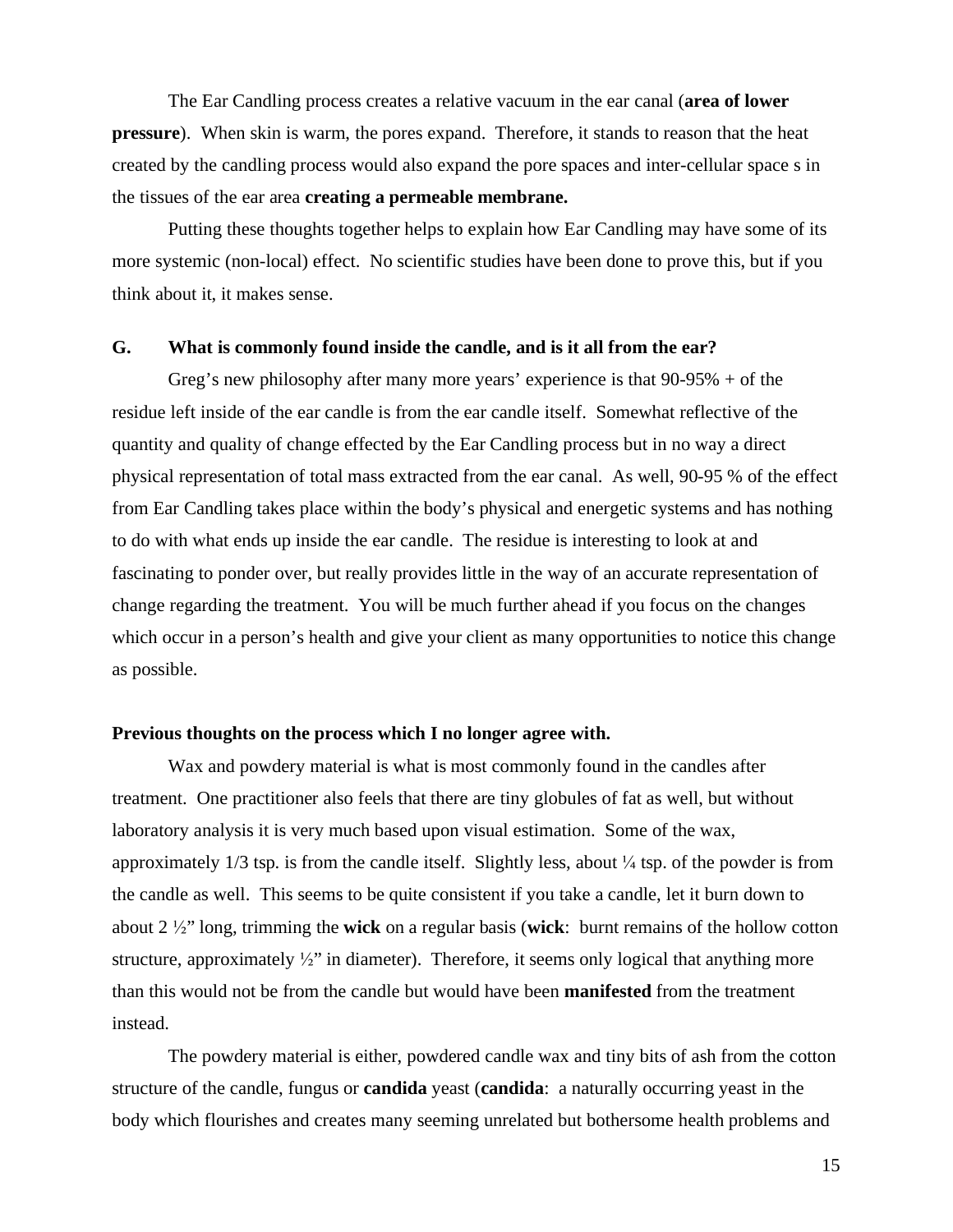diet based conditions). Fungus can be white, yellow, brown or black flaky powdered material. Candida yeast usually appears as small white to yellow crumbles or balls. Powdery material is mot frequently seen in abundance in clients who have problems with excess amounts of candida yeast in their bodies. The candida problem may or may not be displaying symptoms readily associated with candida, but if you are getting large amounts of powdery material in your candles, then chances are the candida may be related to what is manifesting inside the candle. Some candling practitioners with whom I keep in regular contact have found that patients from whom they get large wax plugs also start to have large amounts of candida material being removed once the large wax accumulations have been taken care of. Please keep in mind the "wax" inside the candle is not ear wax but represents how congested a person's physical and energetic body is. More congestion equals more solid waxy residue inside the candle.

Some practitioners have found some rather surprising things inside the candles – bugs, fleas, worms, eggs and nesting materials. The ear is a perfect environment for the growth and incubation of many things. (These people really need to be advised in cotton swab use. Face it folks, if you have something growing inside your ear canal, that is proof you need to clean your ears more often.) Proof once again that truth is stranger than fiction!! Personally none of those have happened to me but you never know huh!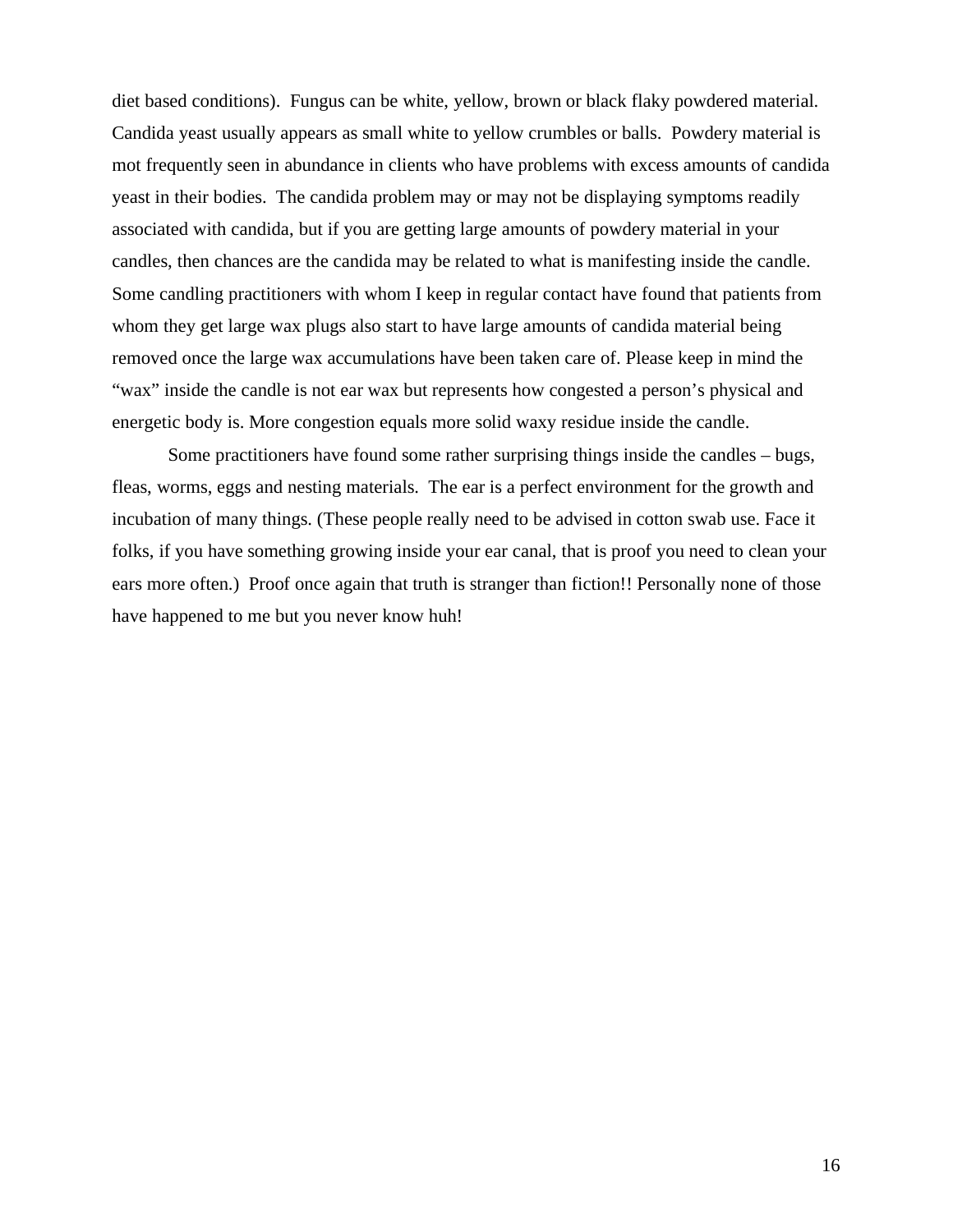#### **H. What supplies are required for Ear Candling?**

This is the easy part. You will need a lighter or matches, scissors, tin foil, wet paper towel, two paper or Styrofoam plates and an old or disposable bowl of water (e.g. yogurt container), Q-tips and hydrogen peroxide as well as ear candles.

In one of the disposable plates, cut a small cross or puncture a small hole with a pen about  $\frac{1}{2}$  of the way between the center and the edge of the plate. This makes it easier to put the plate in a self-supporting position. Using the tapered end of the candle, twist the candle through the plate so that the plate holds the candle shaft in place. Remove candle and wrap this plate with tin foil for heat and fire resistance. You will want to have enough of the tapered end sticking out the bottom to fit easily into the person's ear canal. With the second plate, cut a "V" shaped notch in it about 3" wide tapering to a point at the middle. This plate is slid into place to catch the burnt wick of the candle when it is trimmed off with the scissors. Wrap this plate in tin foil as well for insulation and fire protection as the ash (wick) is very hot. The ash (wick) being referred to is the burnt remnants of the hollow cotton tube, which forms the solid structure of the ear candle. The ash is then dropped into the bowl of water. At the end of the Candling treatment, strain the water from the bowl and put the remaining burnt pieces of wick in the garbage. They retain a fairly solid structure even when burnt which may cause problems with some septic systems if flushed down the toilet.

Take two or three sheets of paper towel. Fold them over on each other so that it is the size of one-quarter sheet. Wet the towel with water so that is equally damp all over but not dripping. Place the paper towel up against the side of your sink and squeeze all the extra water from the paper towel leaving it damp but not dripping wet. This is then draped over the candle like a wet blanket and pressed down onto the plate preventing air from getting to the flame thereby extinguishing it with very little smoke involved. One of the things that ear candles do very well when they are not completely extinguished is give off massive quantities of smoke.

The Q-tips and hydrogen peroxide are to clean the ear canal area after the process. Sometimes there are small bits of powder or smoke residue in the ear canal that you cannot comfortably reach with the Q-tip. The body will gradually (over a week or two) eliminate this residue. This residue creates no physical or chemical harm – at most there may be a mild sensation of dryness or itchiness which can be alleviated by applying a few drops of olive oil in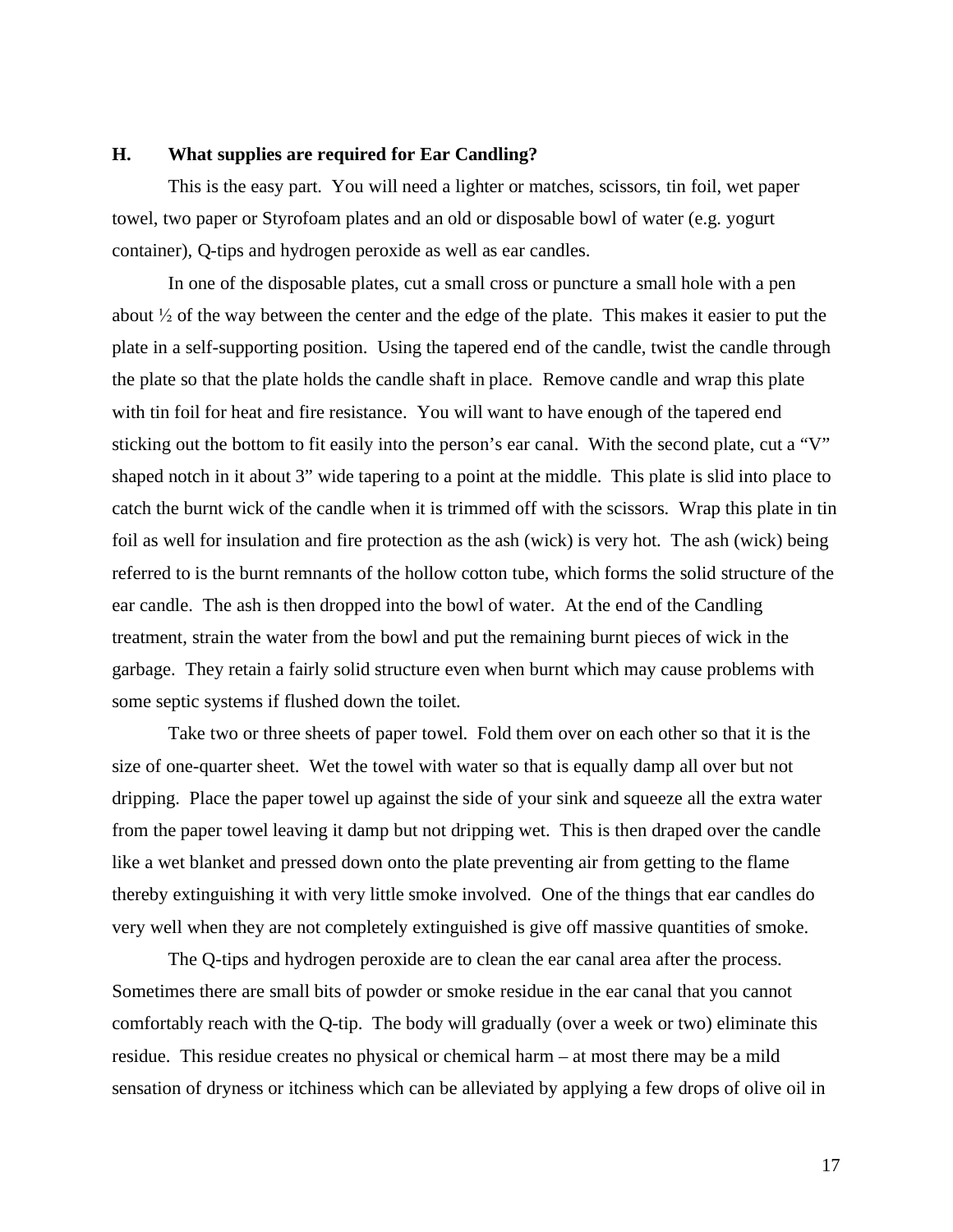the ear canal and inserting a small swab of cotton to prevent the oil from running out when you tip your head.

#### **I. Ear Candling Instructions**

#### **1. Client Positioning**

Have the person lie on his or her side, their head on a pillow (the type you sleep on) with the head horizontal and nose pointed slightly downward. This makes the angle of the ear opening perpendicular to the horizon and makes it much easier for the candle to stand vertical throughout the treatment.

#### **2. Your best friend – a stack of towels**

From years of clinical experience, this next step can make a huge difference in the comfort an ease of your Ear Candling treatment. You will need about six or eight old towels. An assortment of sizes works best, most of them being hand towels. You are going to build a flat platform behind the person's head by stacking one towel on top of each other. Three key pieces: a) make sure each towel is placed totally flat without wrinkles or curves, b) follow the contour / curve of the person's head as you build the platform of towels, finishing just behind the person's ear and c) have the top towel layer about 1" to  $1\frac{1}{2}$ " higher than the person's ear. Once the ear candle is properly inserted, pull the top layer of towels forward so that it touches the shaft of the ear candle. This makes for a marvelous support platform for the plate, which has the ear candle inserted through it. A few nice advantages of this are that you now have a completely hands free treatment and nobody gets a stiff sore back from holding the ear candle. It also frees up the practitioner to perform sinus and lymphatic drainage throughout the treatment.

#### **3. Positioning of the Candle**

Insert the candle through the plate about  $1\frac{1}{2}$  and do a pre-fit on the person to see how much length needs to protrude in order to fit in their ear properly. What I mean by pre-fit is: the ear candle is going to insert into the person's ear canal about a  $\frac{1}{4}$ " or so. You need to have enough length of the candle protruding from the bottom of the plate so that with the tip of the candle just simply resting at the opening of the person's ear canal, you still have about a  $\frac{1}{4}$ " of clearance between the bottom of the plate and the top of the stack of towels. This allows for the candle to be inserted snugly in the ear canal with the bottom of the plate resting flush on the stack of towels providing stabilization. The large part of the plate is the part resting on the towels.

#### **4. Inserting the Candle**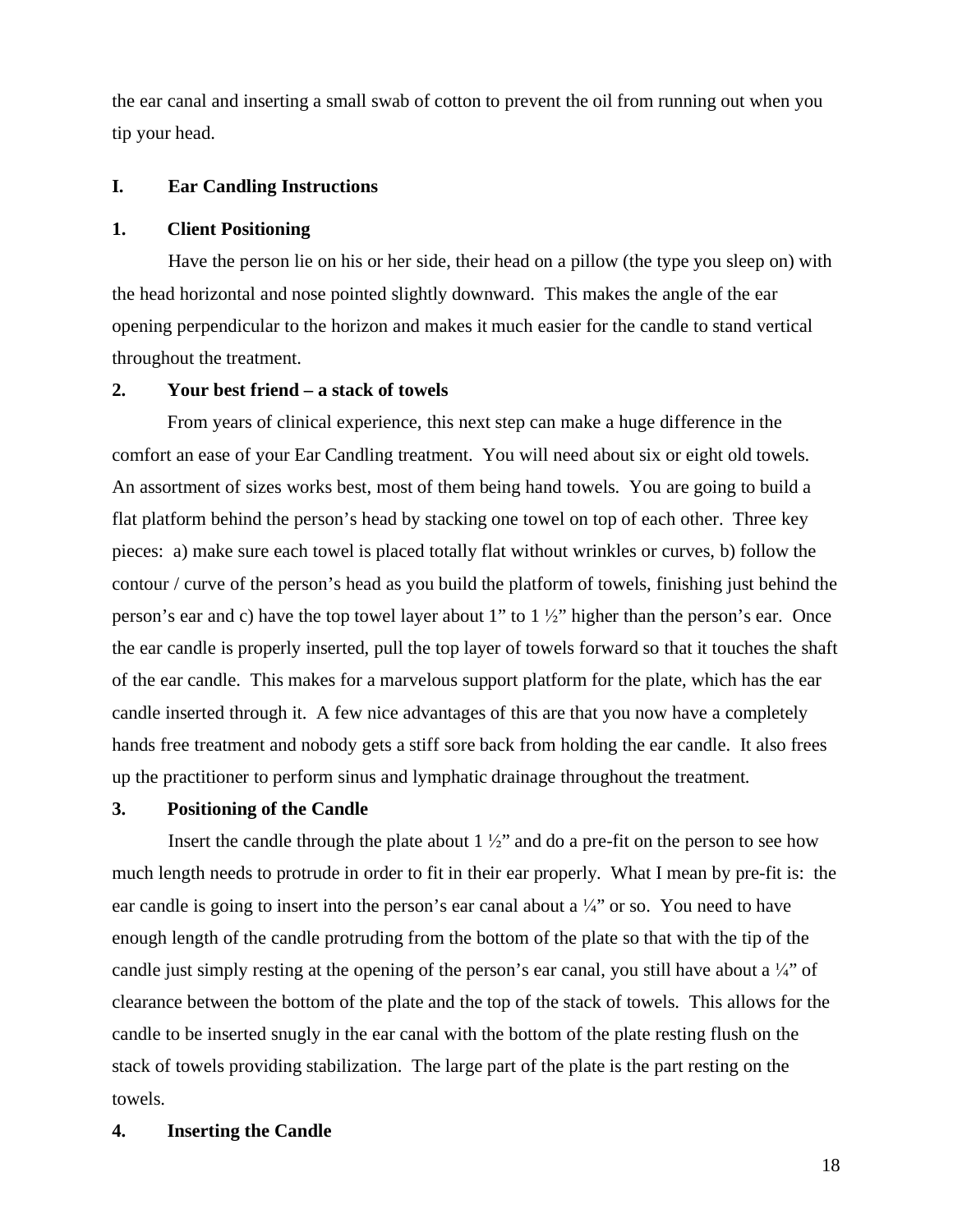Warm the tapered tip of the candle very slightly with a lighter. Warm wax conforms more easily to the contours of the ear than cold wax. Touch and hold the tip of the candle on the tragus, the little piece of cartilage at the front of the ear opening. The skin here has normal temperature sensitivity to it whereas the inside of the ear canal is very temperature sensitive. Ask the person, "is the temperature of the candle comfortable?" Angle the candle slightly toward the person's nose and while tugging forward in front of the ear canal, insert the tip of the candle into the ear. The act of tugging forward in front of the ear opens up the pocket of the ear canal and makes for easier insertion. Now, stand the candle perfectly upright maintaining a very slight downward pressure and tug the ear in all directions with a steady gentle pull lasting about two seconds. The objective is to create an opening for the ear candle to slide into. Ask the client for feedback as to how snugly it feels and if it needs an extra tug in any direction. General rule of thumb, with most adults, their ear canal will open nicely if you tug back and up. With most children, tugging back and down will achieve the same effect. It should feel similar to when you put the tip of your index finger in your ear as if to bock out a loud noise, as if it is well seated, not just butted up against the ear canal structure. By the time the candle has burnt down about 1", you will be able to determine if you have achieved an airtight seal or not. Smoke will be seen leaking from around the tip of the candle if you do not. In this case, blow the smoke out of the area so you can see what you are doing and simply repeat the tugging around the ear while maintaining gentle pressure. If the tip of the candle feels pokey inside of the ear, it is just probably resting against the side of the ear canal. Have the person rotate their head slightly to the left or to the right to achieve greater comfort. Remember to have the plate in the same position as you determined in the pre-fit.

The ear candle should be perfectly vertical throughout the entire process. Ear candles burn very much like dining room candles – put them on a tilt and they have a tendency to drip. Not a desired outcome! If you are having difficulty keeping the ear candle vertical, chances are your client is to blame. Have them rotate their head slightly to the left or to the right, whichever direction is needed to get the ear candle vertical and remember to pull that top towel forward so that it touches the shaft of the ear candle.

#### **5. Lighting the Candle**

The first inch or so of the candle burning down will generally indicate whether the candle is properly seated and drawing upward as it should. If it is not properly seated you will notice a trail of smoke coming from the bottom of the candle indicating no upward draw. Try re-angling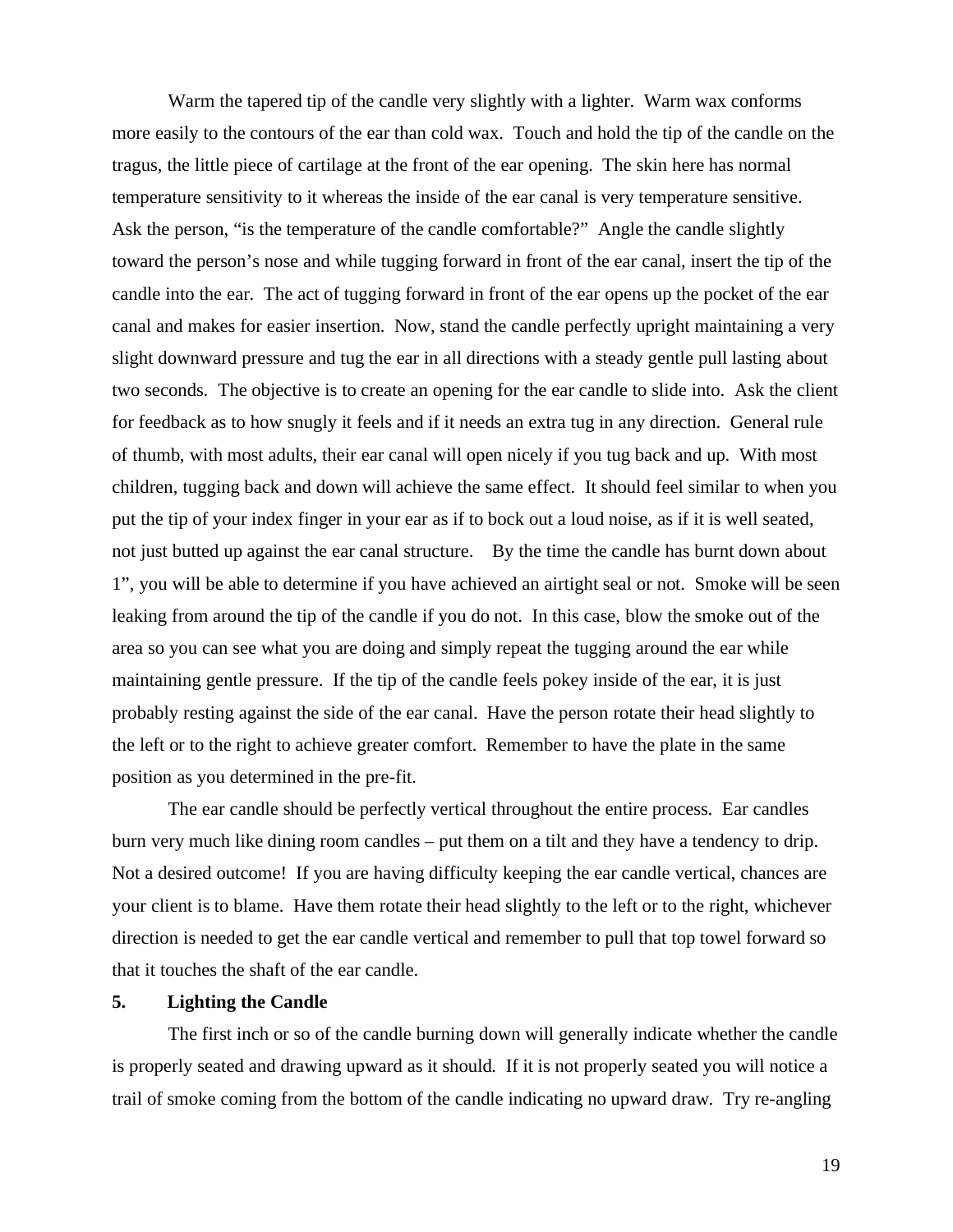the candle, tugging lightly forward of or back on the ear. Work with the client's feedback as to what feels right

#### **6. Trimming the Candle**

In the approximately 15 minutes that it takes for the candle to burn down, it is essential to keep the wick of the candle trimmed, so that the top remains open. The wick, if not trimmed, will fold over blocking the upward flow of air, which is the mechanical aspect of the candling process. The wick should be trimmed when it reaches  $1" - 2"$  long. Cutting it about half way between the base of the flame and the top of the wick is a good rule of thumb. Slide the plate with the V-notch facing you around the candle in a position so that it will catch the wick when you trim it with the scissors. Remember that most scissors will push the wick away from you when cutting. In case the wick goes flying off the catcher plate and onto the plate holding the candle, do not panic. Just use the point of one of the blades of your scissors to scoop it up and place it in the bowl of water. Allow the candle to burn down to about  $1\frac{1}{2}$  above the plate. This leaves room for you to grasp it with your fingers as well as allowing enough distance from the bottom tip of the candle so that none of the wax inside the candle gets so warm that it will leak back into the ear (highly unpleasant experience!).

#### **7. Removing the candle and extinguishing the flame**

Give the wick one last trim to make the snuffing out process easier. Then, slide your hand under the plate; remove the candle from the person's ear, plate and all, before draping the wet paper towel over the flame leaving it in place for at least 5 seconds. There is less smoke this way. Remove the ear candle from the plate and allow it to cool before unwrapping it or cutting it open. Inserting the next candle as soon as possible helps facilitate the flow process established by the previous candle.

### **8. Repeat steps 1-6 for further candles** – see, I told you with a bit of instruction you could do it!

#### **9. Precautions and add-ons**

As you will rapidly learn, Ear Candling is not much of a spectator sport. So to keep yourself amused during the process and add great healing value to the appointment, perform a sinus and lymphatic drainage on the forehead, face and neck region. (see back pages of manual). Feels really nice on the receiving end, You may also wish to dip into your bag of other healing tools; i.e. Reiki, Reflexology, etc. The only iron clad rule is that *you must remain in visual contact and within one arm's reach of the person's face***. No exceptions.** It is your responsibility as the Ear Candling practitioner to not only keep a close eye on the flaming ear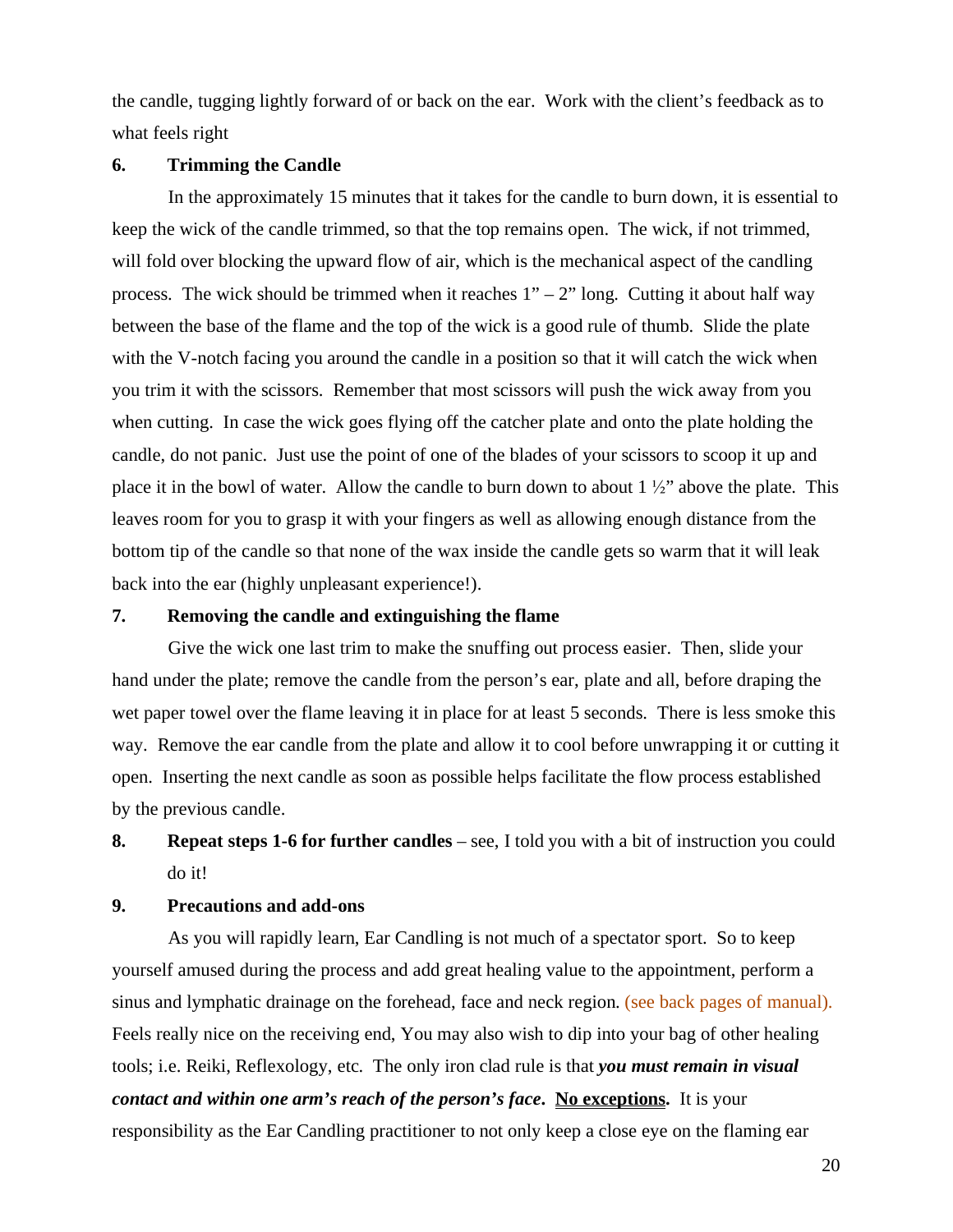candle, but also to be available for your client, should your client wish to give you any subtle signs of needing your attention.

Because of the cotton structure around which the candle is formed, as the candle burns, there is a certain amount of smoke involved in the process. Doing your Ear Candling treatments in a well-ventilated room makes for much more pleasant environment.

To open the candle and analyze its contents, you may either unwrap it or cut it open with a pair of scissors. The use of rubber gloves, a professional quality skin barrier cream or if nothing else, a real good scrubbing of your hands afterwards, is highly recommended. The reason for this is that you are drawing material from someone else's body, which very likely contains bacteria or viruses you may have not developed antibodies for. Alternately, have the client unwrap the candle(s) and then wash his/her hands.

The person is most likely going to be quite surprised by the volume of material inside the candle. Please remind the client that most if not all of that is from the candle itself – approximately  $1/3$  tsp. of the wax and  $\frac{1}{4}$  tsp. of the powder as a rule.

Remember to clear the ear canal with a Q-tip moistened with Olive Oil when done.

#### **J. Other Information**

For people who have very hard impacted wax in the ears there are a number of glycerin softeners available at drug stores in drop form when can be put in the ears for a few days before the Candling treatment. Some people prefer garlic oil. Some prefer not to put anything in the ears at all. One lady who attended a Candling workshop, a very talented and knowledgeable herbalist, suggested that tea tree oil would be of benefit because of its strong antibacterial properties. Another source suggested garlic oil for people who are bothered with candida, as it would allow for a greater amount of candida to be withdrawn with fewer candles. If a person's ears feel dry after Candling, a few drops of warm oil can be quite soothing. This is entirely your client's decision in what they feel most comfortable with. Please respect your client's belief system.

The only negative side effect I have encountered is that sometimes for a few days following treatment, the ears may feel a bit sensitive to noise, temperature or wind. This is sometimes the result of having too many candles done in one session. In this case, simply have the person put cotton in the ears to protect against exposure to irritation. This sensitivity will pass on its own in a few days. I experienced this once after having six candles done in a 12-hour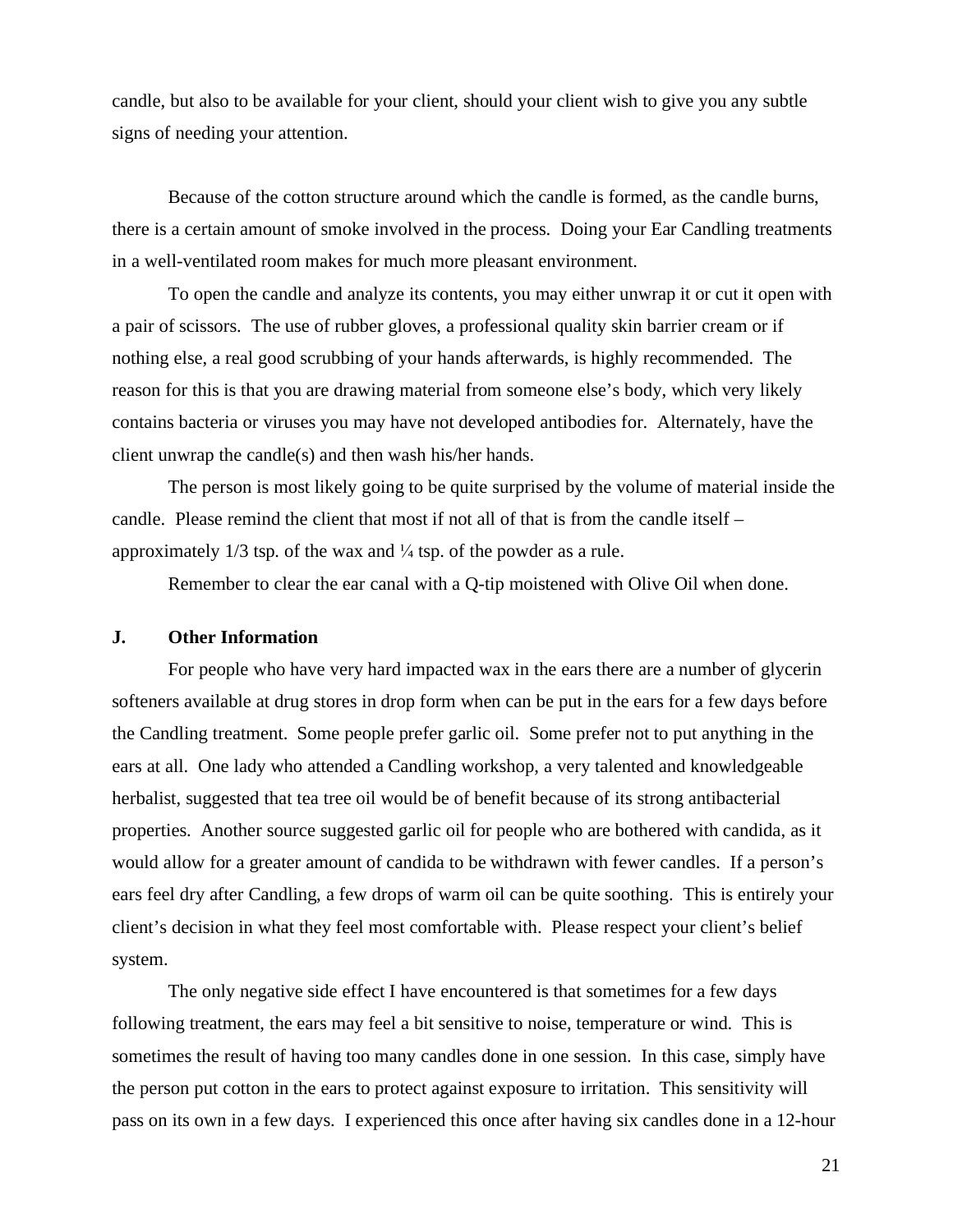period in treatment for a sore throat. The minor sensitivity was a very worthwhile trade-off for the amount of relief I experienced.

"*The ceremonious glands will replenish the natural, normal amount of earwax in 24-48 hours*." This is a quote I have seen on many ear candling related websites. In my professional opinion just represents another one of the inaccuracies commonly repeated about the treatment. First off, ear candling is not that powerful of a vacuum, actually there is virtually no vacuum affect to an ear candle. So based on that and the lack of some little swab like device that swoops out of the ear candle rubbing off all the ear wax then scooping it into the candle, I don't see how we could so greatly clean the inside of the ear canal to even be worried about needing the ceremonious glands to quickly replenish our wax supply.

 If anything, burning an ear candle in the ear with to bottom end open will almost always leave a slight soft powdery coating in parts of the ear canal. The more smoke leakage you get at the initial burning phase from not having a proper seal of the candle in the ear, the more powdery residue will be in the ear canal. This is one of the reasons I feel it is important to gently clear the ear canal after treatment with a cotton swab moistened with extra virgin olive or something similar. The dampness of the cotton swab easily picks up the powdery residue and remoistens the ear canal in the process.

If the person receiving the treatment is gong to be seeing a medical professional for ear, nose throat related concerns; you want to keep the ear canal clear of any debris so that the physician may have an unobstructed view of the ear canal. To accomplish this and still have the person recieve the benefits of ear candling, simply roll the bottom opening closed with your finger tips and perform ear candling with the candle tip resting in the ear, bottom tip closed; No smoke related powdery residue gets in the ear and the quantity of benefit is virtually equal. This is because ear candling creates most of its change by the energy of the flame entering very key energy centres in our body which then create all kinds of wonderful changes to our health.

When treating clients with severely clogged sinus passages, aromatherapy can be a further benefit. Take several drops each of peppermint and eucalyptus essential oils on a tissue. Have the client hold the tissue in his/her hand or place it anywhere on the skin (no sensitive parts though). The oils have small enough molecules that they absorb easily through the skin, are picked up by the blood stream, carried throughout the body and within a few minutes, will allow the client to breathe much more freely through the nose.

For people who are bothered by ringing in the ears, candling has been helpful in some cases. The herb Ginkgo Biloba has a track record of being very helpful with tinnitus. Ginkgo

22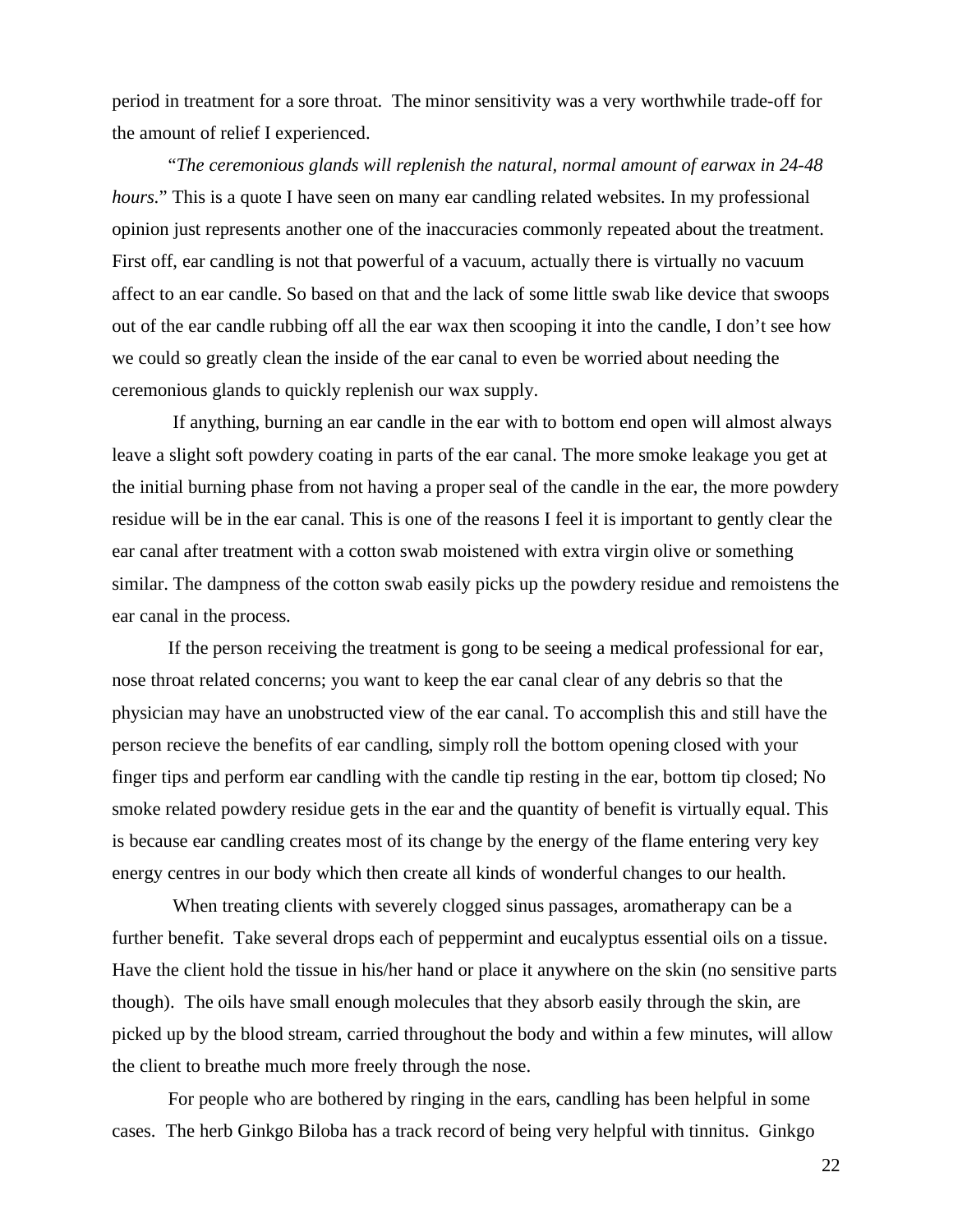Biloba serves to relax the arterial walls increasing blood flow, especially in the cranial area, resulting in increased mental alertness because oxygen and nutrients are more readily available to the brain. In this same fashion, it has been helpful with many conditions of the ears, eyes, nose, throat and brain. Ginger as a herb also possesses similar beneficial effects upon circulation but to a slightly lesser extent.

If you happen to have a 276 hz tuning fork at your disposal, you can perform what is known as the Weber Test. Strike the tuning fork and place it dead centre on the top of the head. If the person can hear the tuning fork more clearly through one ear then the other, then the ear in which the tuning fork was louder is the more impacted of the two.

What, no tuning fork? Well then you can easily perform the "Greg Webb" sniff and listen test as a before and after assessment. Before you begin the candling procedure, have your client plug one nostril and inhale deeply. Pay particular attention to the way the breath feels as it enters the nasal cavity and the ease or lack thereof in breathing through each nostril individually. Repeat this after the candling treatment has been completed on one ear and again at the end of the session. I have yet to have a client not pleased at the difference in the ease of breathing. The listen part involves simply counting the numbers one to five softly in a monotone voice in each ear. This gives the person a before and after reference as to any change in hearing ability.

Another lady who is very gifted in healing and the metaphysical realms, channeling, etc. claims that on her, it has made a difference in the clarity of received messages and is helping to develop another chakra energy centre between the physical and psychic energy realms. I do not possess any such talents myself so cannot really comment in any fashion other than to say, "Whatever works for you, use it to the best potential that you possibly can". She also feels that the Ear Candling process, in many ways, serves to facilitate and enhance development of expanded awareness.

Yes, Ear Candling has been done on animals. I would leave this to the veterinarians however, since it would most likely be a lot safe if the animal was not conscious for the procedure.

From an acupressure energy meridian standpoint, Candling is of benefit as well. Several of the yang meridians profit from their proximity to the ear or sinus area and the energizing (similar to moxibustion) effect of the warmth created by candling: the small intestine meridian which ends just in front of the ear; the triple warmer meridian which travels around the back and top 2/3 rds. of the ear; the gall bladder meridian which originates near the sinus cavity above the eye and sweeps down in front of then again in back of the ear canal; the large intestine meridian